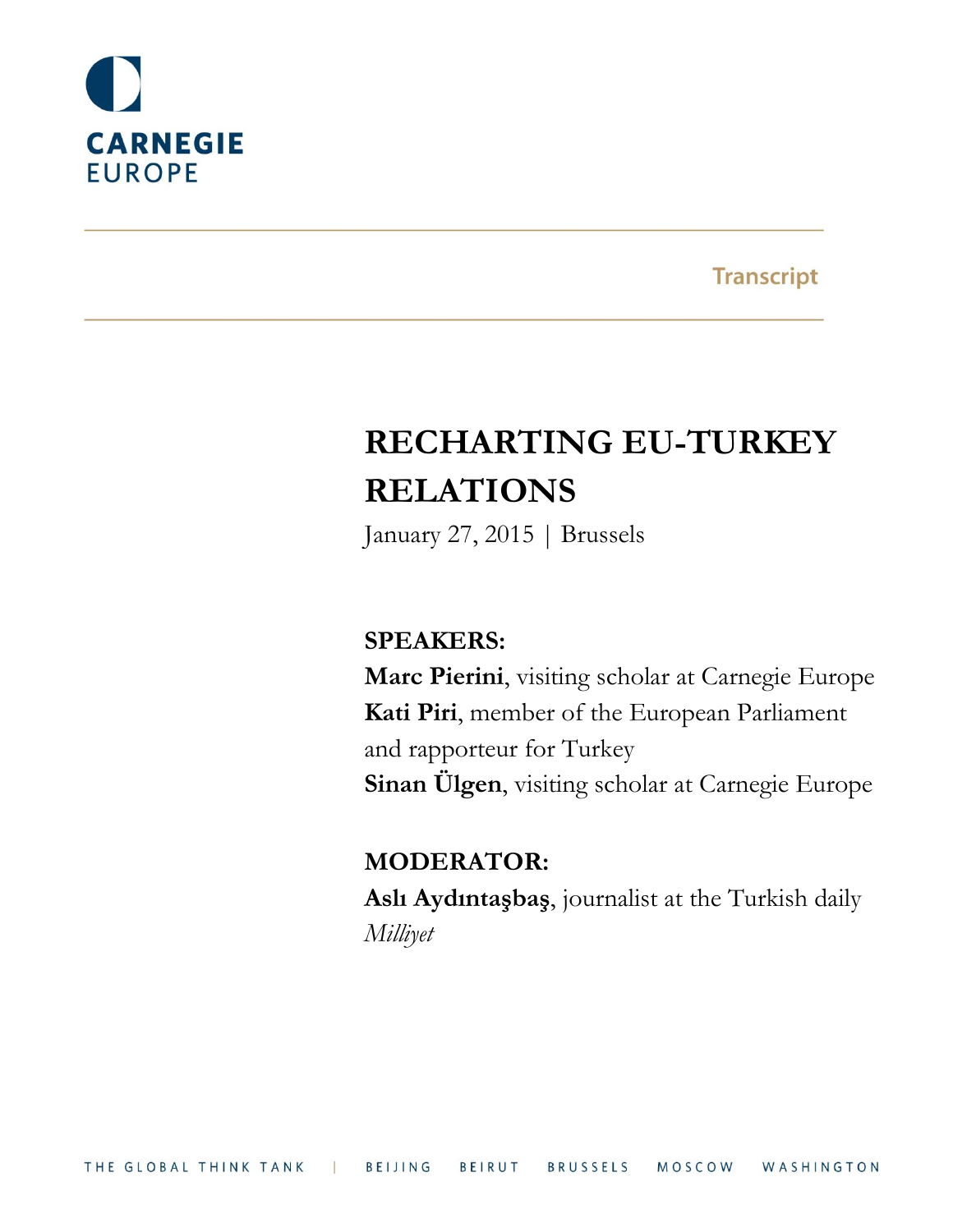**CHRISTINE LYNCH:** Hello, everyone. My name's Christine Lynch; I'm the Communications Director at Carnegie Europe. Welcome. This evening we're pleased to launch a new report that's been co-authored by Carnegie experts, Marc Pierini and Sinan Ülgen, titled *A Moment of Opportunity in the EU-Turkey Relationship*.

Against the backdrop of leadership change in Europe and heading towards parliamentary elections in Turkey, there's a number of key issues, from ongoing accession negotiations, [inaudible] counterterrorism and migration, that are key importance to both Europe and Turkey. Today's discussion on how to keep this vital relationship on track couldn't be more timely.

We're very pleased to welcome Aslı Aydıntaşbaş, a journalist at the Turkish daily *Milliyet*, who's travelled from Istanbul to moderate. We'd also like to thank Kati Piri, a member of the European Parliament and rapporteur, for taking the time to debate Marc and Sinan's report. I hope you all enjoy the conversation and join us afterwards for a small reception.

**ASLI AYDINTAŞBAŞ:** Thanks a lot. Hello, everybody and thanks for coming. Let me start with a quick admission. We, in Turkey, in Turkish media, have really not been paying much attention to Europe. Over the past few years it's been page 17 news for us, page 16, 17, 18, the reason being it just seemed very unreal.

Whenever we came to Brussels there was a bit of a pretension game going on, on every side, that everybody was involved with. It was clear that things were not moving, were not going anywhere, but there was an accession process. Basically, everyone felt the need to talk the talk and walk the walk while knowing that things were not going anywhere.

The reason I like this report is it's the first real, sobering report, not an alternative to the accession negotiations – they're not offering an alternative track – but it's the first real report as in: okay, we know things are not moving; what can we do? It's realistic, it's not ambitious, but it's also got tangible, deliverable recommendations that I think we need to discuss and talk about. I encourage everyone to go online and read it, if you haven't already done so. Even a sceptic like myself, not a euro-sceptic, a sceptic, when I read it, I was like, yes, there's stuff here that we can actually build a dialogue, a conversation and a cooperation around.

With that note, let me just tell you quickly a few of the highlights in the report. I think there's focus on trade. How can we, given the state of things in the accession process, given that it is stalled, in the wonderful phraseology they have used here: while Turkish Government is committed to the EU accession process and says it's central to its domestic agenda – here is the phraseology that I liked – a sharp regression in Turkey's rule of law architecture hampers the accession process. Given that this is the situation, they are recommendations that I think are tangible; it's: deepen trade and integration; consider pursuing an in-depth discussion on judiciary and rule of law issues; upgrade the level of dialogue on mobility, migration, visa, etc; talk about joint action on Syria, Iraq, ISIS, foreign policy issues; and improve counterterrorism.

As I said, these may not look ambitious, but I think they are very important. Before I move on to who our speakers are – of course they don't need introduction in this town – I want to say once again, this is not a report that says, here's an alternative approach. It is a report that actually is behind the accession process, but is very stark-eyed, realistic and sober.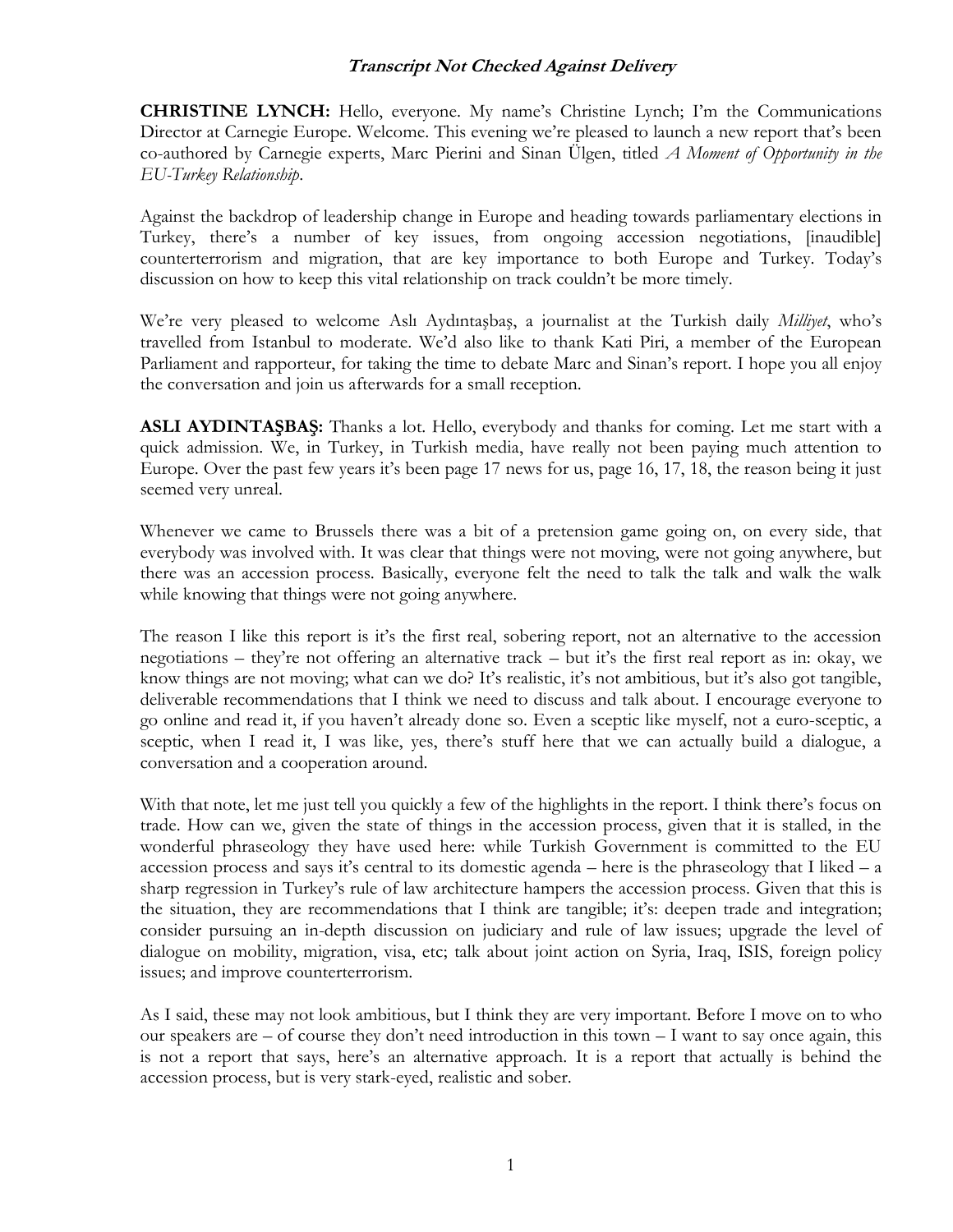People on this panel do not need an introduction, particularly Marc, who has served as an ambassador. He's an old hand in Turkey, old Turkey hand; he's served as an ambassador in Turkey as well as Libya and Tunisia. He's been with Carnegie…

**MARC PIERINI:** And Syria…

**ASLI AYDINTAŞBAŞ:** And Syria.

**MARC PIERINI:** …the country formerly known as Syria.

**ASLI AYDINTAŞBAŞ:** Libya and Syria. Sinan, of course, is with Carnegie. He's a visiting scholar at Carnegie. Sinan is too… you have a background in diplomacy; you were once with the Turkish Foreign Ministry; now you're running a think-tank, small but very effective think-tank, EDAM in Istanbul. Of course, Kati, perhaps you're the newcomer…

#### **KATI PIRI:** Yes.

**ASLI AYDINTAŞBAŞ:** …to the Turkey debate. You've just issued your first report, representing the S&D Group in… actually, you are part of the S&D Group, but you've just issued your first big Turkey report, which was much talked about in media in the last few weeks. We're going to really talk about what we can do, building also on your report here. Let's start with Marc.

**MARC PIERINI:** Thank you, Aslı. I'll start where you left off, i.e. we've tried with Sinan to produce an objective report outside the official channels. We didn't try to invent something, certainly not an alternative track, a second track, or whatever, not a privileged partnership, but look at the current situation and the current trends.

You have a triple paradox here; one, there is a huge amount of interaction, vastly increased joint interest between Turkey and the EU. That's the objective situation. It covers the Turkish Government, since the end of August, which is putting a lot of emphasis on the EU orientation of Turkey. Number Three, you have more divergence and substance than ever before. That's a weird situation, but that's where we are. That's our overall assessment.

We'll come back to the main topics Aslı just mentioned. You have trade; you have visa and readmission; you have education with Erasmus and other programmes; foreign policy; counterterrorism; the biggest financial programme in the world: 350 projects going on at times; so a massive amount of interaction. Yet we do not see much progress, especially if we're judged by the standard of the accession process.

Now, from an EU standpoint, you have basically two questions on the accession process. Number one: is Turkey, and that's the catchphrase, sufficiently meeting the accession criteria and the political criteria, in particular? The answer currently is no. Even though the Commission Progress Report didn't say no in that blunt way, but if you read between the lines it's clearly a no. Especially for the past 13, 14 months, we have seen a massive rollback of rule of law, judiciary, police, media and internet and so on.

The second question, from an EU point of view: is Turkey a liberal democracy in the EU sense, meaning not just free and fair elections, but a number of different devices that ensure that a diverse society as diverse as Turkey is can progress in the direction of a better democracy? There too the answer is not a positive one.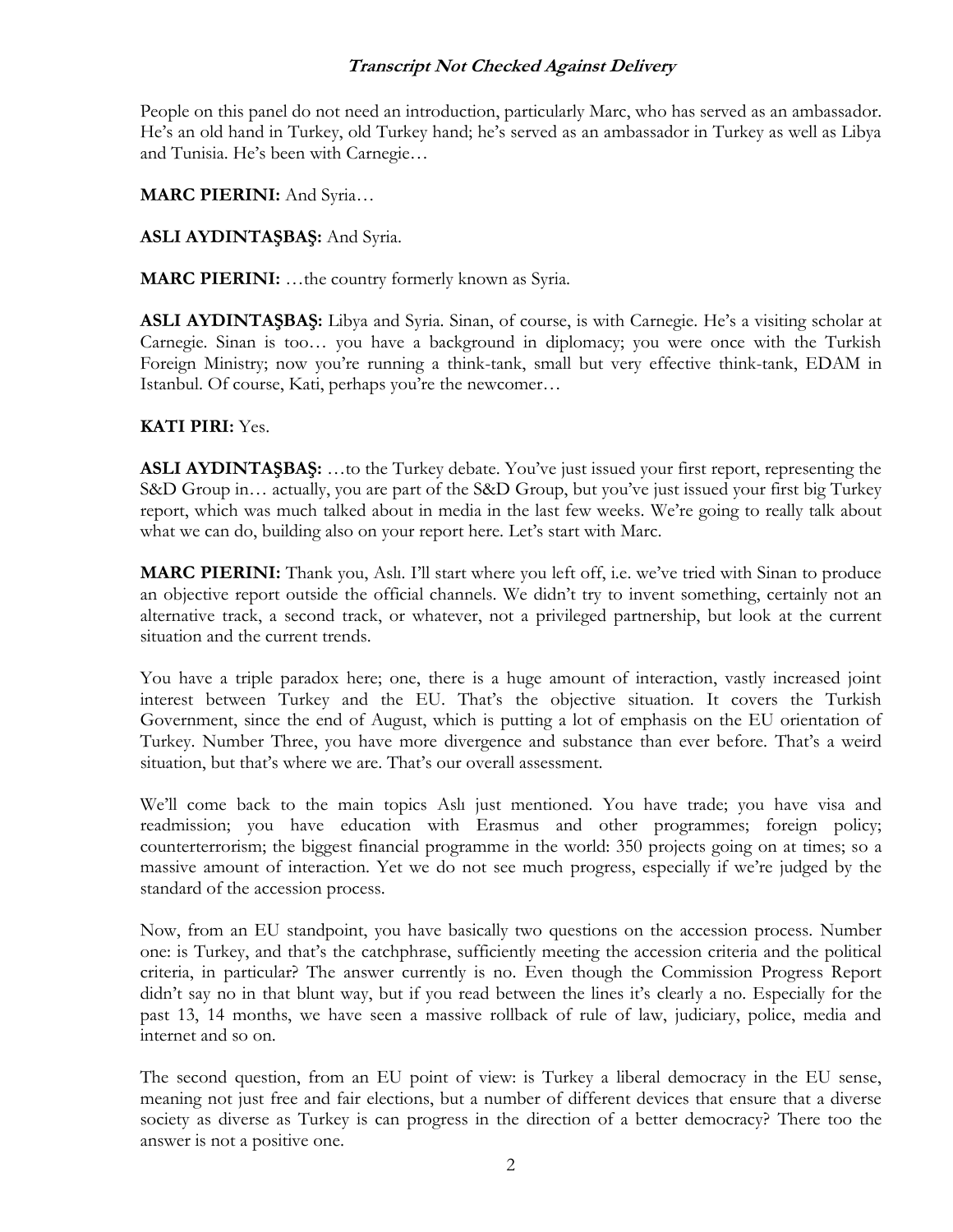At the same time, we have to see that we have bottom lines. The biggest bottom line is on the Turkish side. You have had a free and fair presidential election, so however unpleasant or pleasant or agreed the choices made by the Turkish president or his Government are to Europe, they are legitimate; there's no question about it. That is a very important bottom line. The question it raises in turn for the Europeans is that it seems that there is a sort of disconnect between the EU orientation of the Turkish Government and their requirement options statement on the domestic scene, in political terms. There is one big question-mark.

On the EU side, you have a very simple bottom line. We are, as you all know, using a set of criteria for accession countries. Sometimes you can read in the Turkish Press or some think tanks that Turkey is so important strategically, and the Middle East and this and that and the rest, that it deserves to get into the EU whatever the standards. No, there is no such standard in EU accession. That's the point. The difference, even if you take Norway, which is not a member, which has refused membership twice, as you all know, by referendum, there is no such standard. The political or economic standards are the same. The difference is in the institutions.

At the same time, you have a third bottom line, which is a joint bottom line common to EU and Turkey, which is that we are facing common economic constraints. Turkey needs the EU, the EU needs Turkey, and we can demonstrate that in a number of ways. Of course, we are facing joint security constraints, so there is something in common that we have to develop, in the sense that the regional geography has basically imposed its own agenda.

If you look at the visitors between Turkey and the EU, not what the spin doctors are saying, but what they actually do in the room, you will see that counterterrorism is the number one issue, by far. Syria, Iraq and ISIL are huge subjects; Russia is another one. Where we expect foreign policy convergence, we're not seeing it. Think of the Turkish position on Egypt, on Israel, on Assad, on ISIS, on Russia and Ukraine. There are different explanations for all this, but we're not seeing a convergence now.

At the same time, the current period is a period of very rough seas, and we're all in the same boat, so there's no jumping off. In essence, what we're saying in the report is that we have a very big table with a very large number of different devices, programmes, policies and agreements, and we have to make progress pragmatically, where we can. I'll stop here.

**ASLI AYDINTAŞBAŞ:** Marc, how do we know we're talking about a candidate country? In other words, these levels of cooperation you're talking about, how is that different from the level of cooperation you've been having with the Tunisian Government?

**MARC PIERINI:** I knew it was a bad idea to invite a journalist to moderate the debate! The fundamental difference is convergence. The Tunisian Government has a lot of discussions with EU institutions, but they don't have to align or even to converge with EU policies. That is what has become more and more difficult, especially with the current narrative in Turkish politics.

At times, you have the impression that one strand of the Turkish narrative is EU, EU, EU central policy and so on. Basically, I think it was three weeks after coming into office, the current Government had an EU strategy. In words, in symbolic moves, it's very important. At the same time, what we've heard on ISIS, what we've heard on the role of women in society, and many other things, independence of the judiciary, media and so on, it's all going in the opposite direction.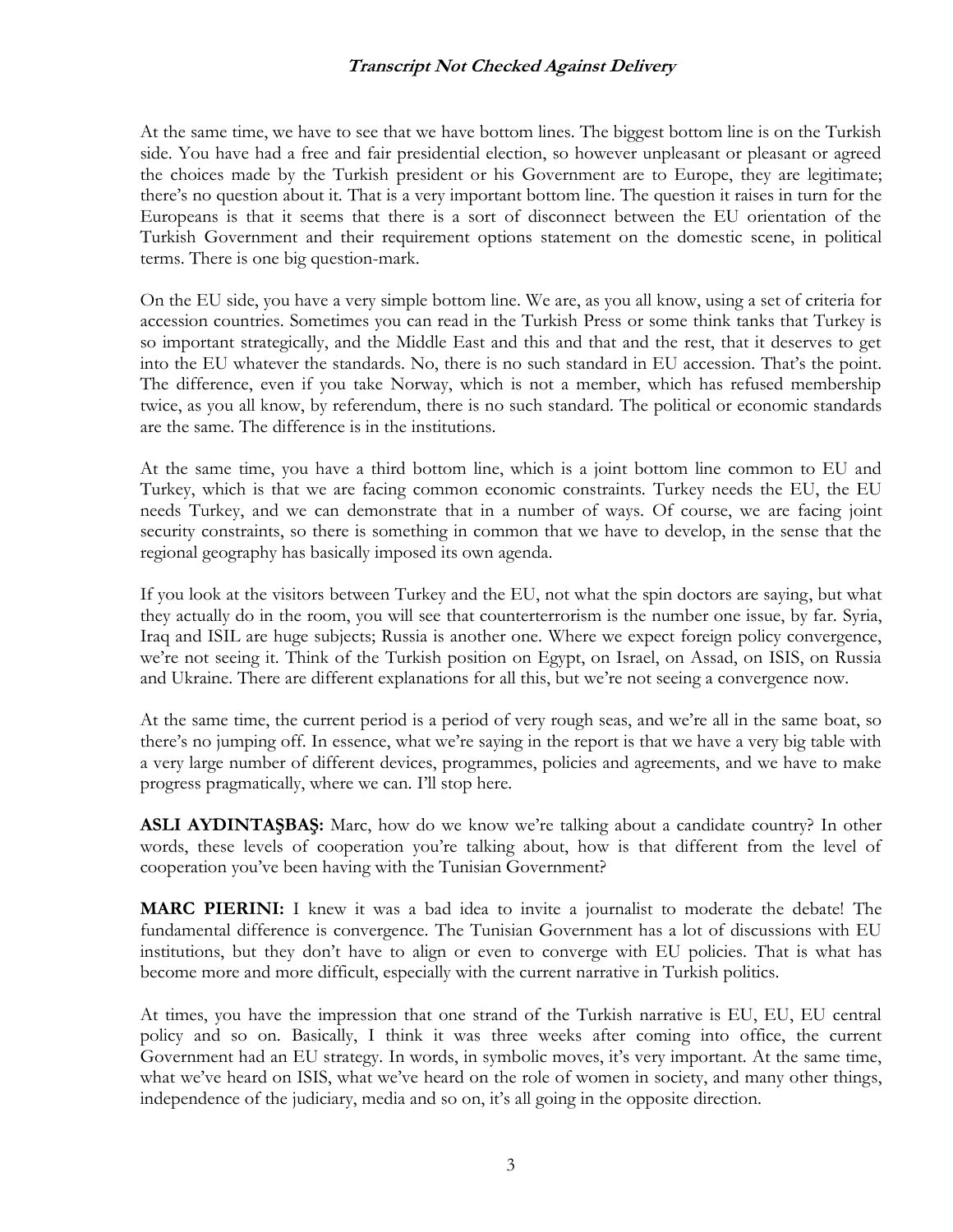That is why I think – but Kati will be better-placed than me to say that – European politicians are puzzled, to say the least.

**ASLI AYDINTAŞBAŞ:** Yes, today, I believe, Prime Minister Davutoğlu says, 12 years ago Europe was refusing Turkey because we were too weak and now they're refusing Turkey because we're too strong. There's this very popular and populist rhetoric about the strength, with quite noticeable anti-Western undertones that become quite apparent in the daily political cacophony in Turkey on all sides.

Sinan, let's turn to you. Perhaps you can also talk a little bit about the economic angle and the deliverables here that are real.

**SINAN ÜLGEN:** I'll first start with an anecdote, if you'll allow me, Asli. We launched this paper just before the summit meeting last December; it was the 12th, I think, 12th of December, so we were in a bit of a rush to pull this paper out of our hat. In advance, we also had a number of meetings, private meetings with many people at the higher levels of EU decision-making.

After that meeting, we decided to call this paper A Moment of Opportunity in the Turkey-EU Relationship. As we launched the paper the day after Turkish President Erdoğan started saying a few quite incisive remarks about the EU, saying, basically, that we don't need the EU, that we don't care about EU membership, and things like that.

Instantly, we got this reaction of: how can you call this a moment of opportunity in the relationship if the day after you publish this there is yet another signal that there's not much interest in the EU process? If today we were relaunch this paper, I would like that we still name it A Moment of Opportunity. The reason why we would still name it A Moment of Opportunity is intricately linked to the objective that we had set out initially when we decided to work on this topic.

This is essentially the following: it is quite clear that what we had jointly set out to do in this relationship, with the start of the negotiations, have failed for the time being. When I say have failed, it's obvious that the accession track, which is, remains and, in our minds, has to be the main pillar of this relationship, is not advancing, the negotiations have stalled.

We're not going to go back into discussion about why that is so, but nonetheless that's an objective rendering of the situation. Therefore, we had to take stock of that phenomenon. We can at great length pontificate about the value of the accession track, but it doesn't really help us to cover new ground at the policy level.

The reason why we drafted this piece is essentially to do two things; one is to, first of all, map out what can be done in addition to the accession framework, understand the political feasibility of what we were suggesting – and I'll talk a little bit about that – also, try to overcome the current area or the current atmosphere of acrimony that's really built up in the relationship because the accession track has not really performed the way that it was supposed to.

Today there is a lot of acrimony, a lot of frustration. Aslı knows this, because she is rather shy to talk about the EU objective in Turkey because there is not much perhaps popular support for that. I experience this almost on a daily basis when I go out and deliver public speeches in universities, talk to Turkish youth; there is a lot of reaction. That reaction partially stems from the fact that Turkish people don't believe any more that accession will happen, but also because they see a number of impediments on the way to accession. Some of them feel betrayed – sometimes by their own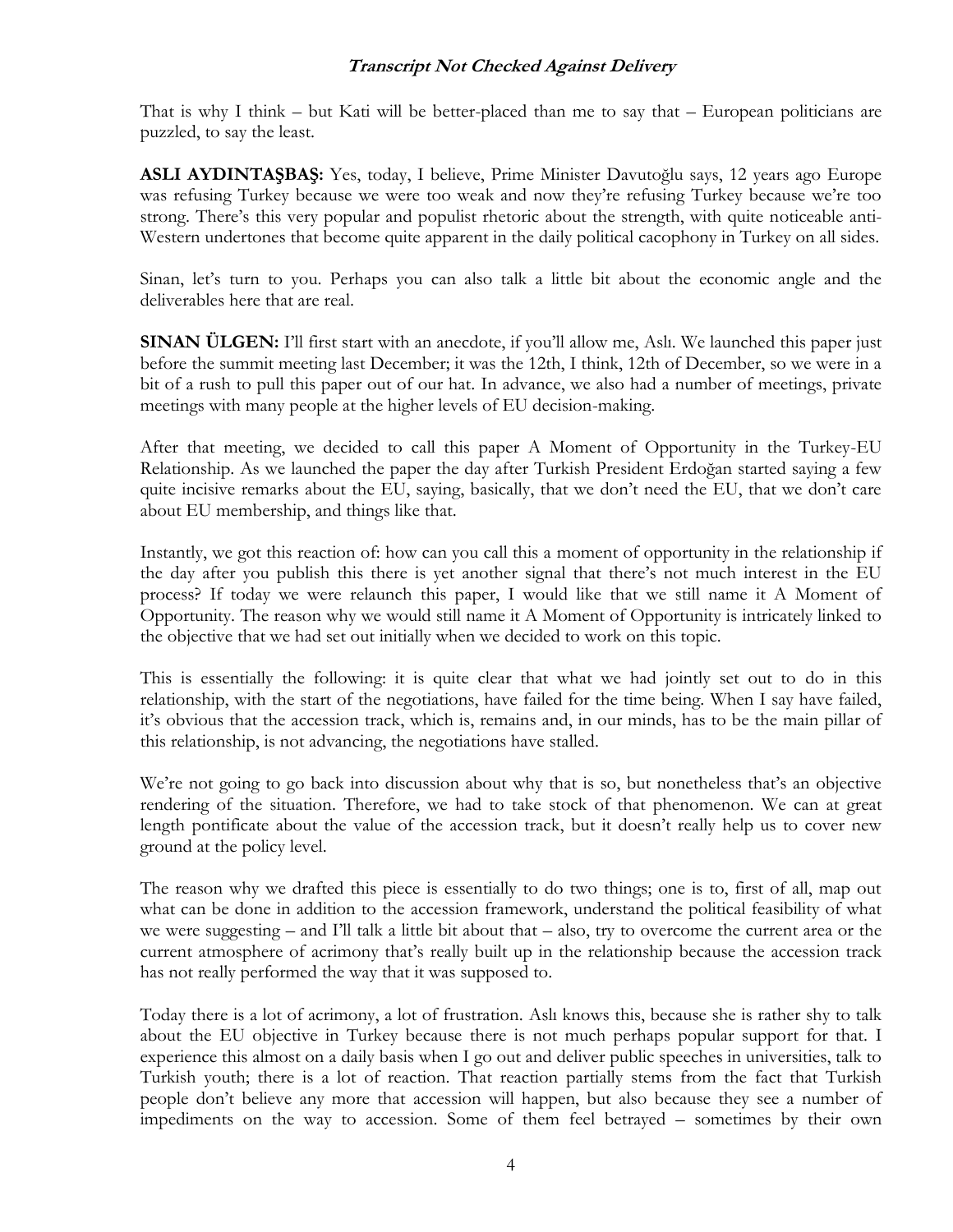Government, sometimes by the EU, but nonetheless there is this degree of acrimony in the relationship.

What that acrimony does is it tends to poison the rest of the relationship instead of pushing two partners that should eventually share a common destiny towards areas where they can build trust, where they can build a common vision, where they can build the frameworks of cooperation in areas of mutual interest. That acrimony, because it poisons the relationship, has really pushed the two partners away. That's really the situation that we'd like to address, that we try to address in this paper.

How do we get rid of that acrimony? How do we rebuild a relationship based on common interest, still maintaining the accession prospect, but nonetheless building a new dynamic on top of the accession process? That's really been the objective, and that is why I would argue that the title is not a misnomer, that there is today still a moment of opportunity in the Turkey-EU relationship.

Secondly, I want to talk a little bit about the political feasibility of what we've proposed here, and that's really been the objective of our joint efforts. After the paper was published, we had events in Turkey, both in Istanbul and Ankara. We had a set of private meetings to discuss, basically, what we propose in this paper has a degree of political feasibility, whether this is something that could actually be taken on board by the policymakers against the backdrop that we see today in the relationship. I think our joint assessment is that, by and large, the answer is yes.

The main obstacle here had really been twofold. On the Turkish side, there is always, and to this day, really, the fear that whatever you propose outside of the accession relationship is construed as a ploy to drive Turkey towards this much-maligned, privileged partnership setup. There is that fear; whatever you do, that fear is there.

I think by now there is also realisation, and that was put bluntly by a member of the Foreign Ministry who participated in one of our events, that today the Turkish administration, the Turkish Government realises that there can be areas outside the accession track which need to be deepened because it serves the interests of both sides. One of them is trade – and I'll just illustrate this by giving you an example on trade. For a very long time the Turkish Government refused to negotiate to deepen the customs union, whereas it's now been 20 years. Ambassador Selim Küneralp was one of the people that negotiated that agreement 20 years ago.

It's been 20 years; it needs to be revised. The world economy is a very different economy. The demands of the Turkish industry are very different. The structure of world trade has enormously changed. There had been a lot of resistance on the Turkish side to address these phenomena. Again, linked to the fear that we'd be moving away from accession towards an indeterminate future that would be very close to this privileged partnership aspect.

Today the thinking is different. The thinking is, yes, we now know that the accession track should still be maintained, but we are now open to deepen the customs union, to reformulate and update it, also because of another phenomenon, which is Turkey's aspirations to become part of TTIP. If you really want to become part of TTIP, the things that you need to do on that front are exactly the same, or more or less, in terms of what you need to do on the customs union front.

This is just an illustration to demonstrate that today in Turkey there is a wider degree of evaluation, of assessment in what we're proposing than there was a year ago. One is trade, the other is foreign policy, so a number of domains here. We had resistance in the EU as well when we talked about this.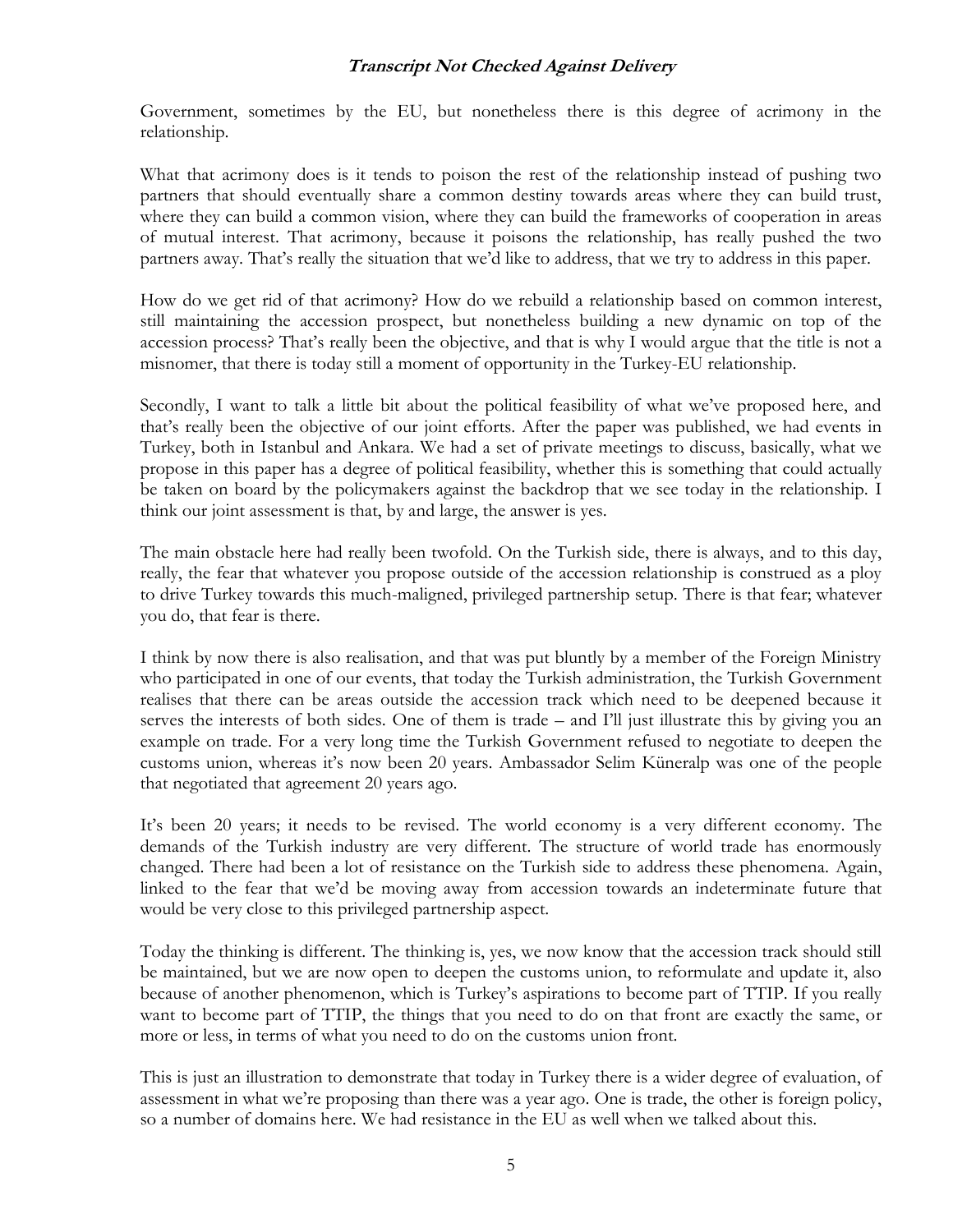One of the interesting sorts of criticisms was, okay, if we deliver all of this that we're championing in this paper, viz. deepen the customs union, do the visa liberalisation thing, cooperate in foreign policy, a number of these things, then the Turks won't be interested in accession any more. That was the argument. If we do all these things, then why should the rest of Turkey be interested in accession?

That's really been one of the criticisms that we had to overcome, basically saying that accession is actually a different sort of momentum; it's a different sort of vision, because the real handicap of what we're proposing here is that this framework will never have the transformational power that accession has. That, really, is why we believe accession should continue to remain the main dynamic of this relationship, however, strengthened with this framework of cooperation that we believe now is totally feasible politically.

**ASLI AYDINTAŞBAŞ:** Thank you, Sinan. On your earlier point about acrimony and how rhetoric actually poisons the relationship and the debate, it is the case, it is what it is, and it's not going to change. If only we could take our politicians from politics, it would be a smoother equation, but that's like: if only we could shut down schools and then I would love to run the Ministry of Education kind of thing. It's not going to get easier, for sure, in Europe or in Turkey.

On your other point, TTIP and deepening the customs union, not as an alternative or privileged partnership, but while things are… this is one thing you can do and there's a different position in Turkey, you're saying. Doesn't that really tie into the same debate? If things are stalled in the accession process, things will be difficult in the customs union track as well.

**SINAN ÜLGEN:** Not necessarily. I think you can separate the two. Our argument is that you can actually build trust, you can actually address areas where there is mutual interest for the time being, outside of the accession framework.

Now, that's not the best option. We would still prefer to address those within the accession framework, but nonetheless, given the political difficulties that we have, this is still a second-best scenario as opposed to where we stand today, which is: accession framework stalled; the acrimony that has been built around the accession framework poisons the other areas of potential collaboration. That's the situation today. I think, compared to that situation, it's still one step ahead.

The second thing which I think is not in the paper, but the more I talk about in Turkey, the more I realise that is the case, is if some of what we're proposing here is taken on board that will also allow the constituency in Turkey that is trying to grapple and find a positive agenda to speak about the EU.

It's become really difficult in Turkey to talk about the EU because of all this acrimony, but if we are able to move ahead in trade, in visas, in mobility, in foreign policy, then we can, at least for those of us who continued to be interested in accession and are pro-Europeans, we can continue to champion this type of narrative. That is the case for individuals, that's the case for civil society, but that's also the case for politics. If there is a political leadership in Turkey, be it in Government, be it in opposition, that wants to drive the EU agenda, here is the formula.

**ASLI AYDINTAŞBAŞ:** Thanks, Sinan. Kati Piri, you have inherited a tableau, a situation, which is very different from your predecessors, as in, as a rapporteur, you now have an audience which is deeply sceptical of Turkey, including people who were very committed to Turkey's EU accession, who feel somewhat betrayed over the last events in the last couple of years.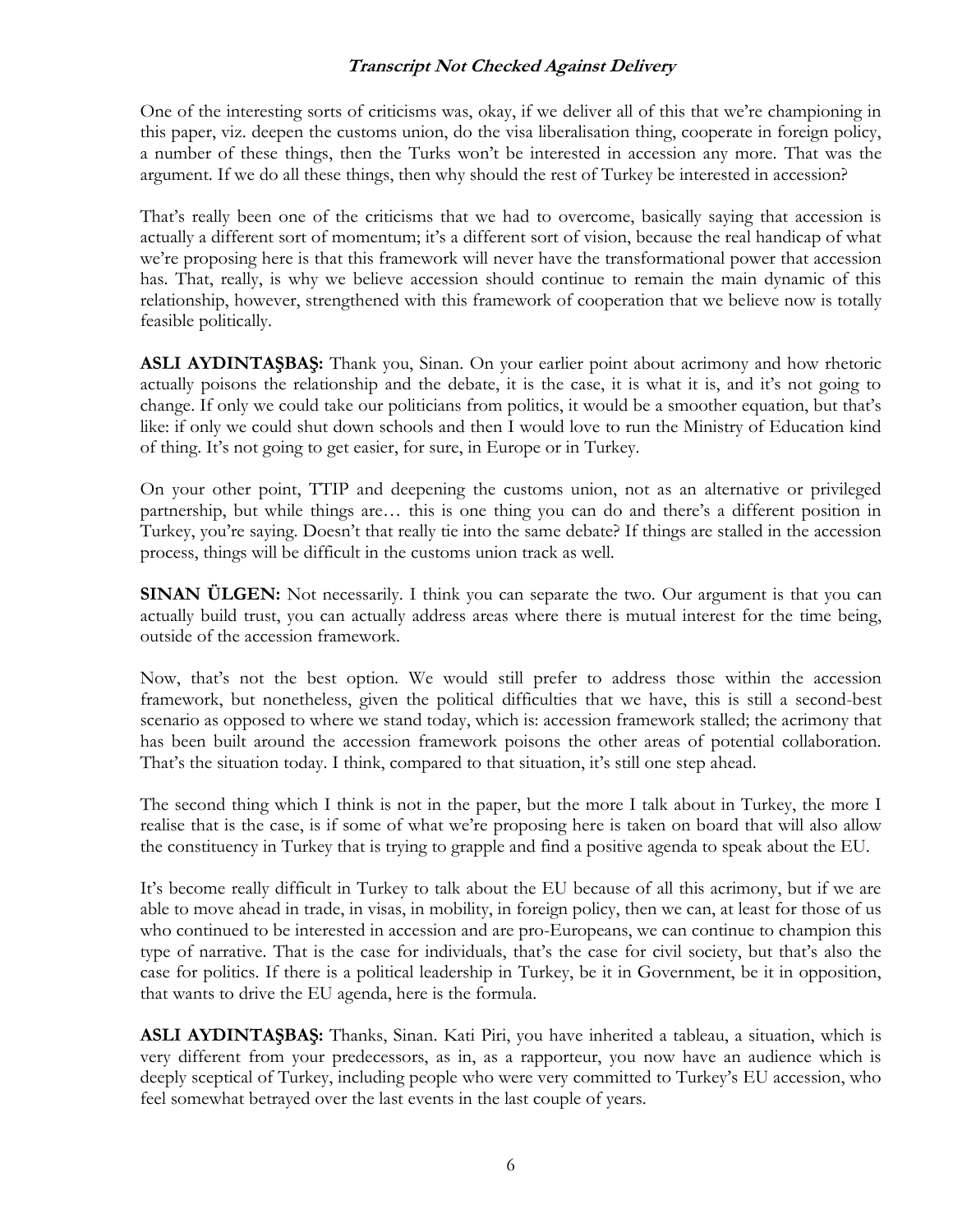How is that feeling of betrayal affecting the atmosphere? Tell us a little bit about your take on what Sinan and Marc had to say in this session.

**KATI PIRI:** Sure, I'll be pleased to. Thank you also to Carnegie for inviting me to this event. As you rightly said, I'm not only a newly-elected member of the European Parliament, but also new on the Turkey file as rapporteur, and not so much on behalf of the S&D Group but on behalf of the whole European Parliament.

It was a pleasure also for me to read the report that was written by you exactly because there is so much negativity and so much scepticism going on, and at least what you are trying to do is, like you also said, in a very realistic and concrete way come up with tools which we have not tried yet and which we should first try before giving up. There are many tools, as you have rightly explained in your paper.

As rapporteur on behalf of the European Parliament, the report is a reaction to the Commission Report, which is called the Progress Report, which, of course, deals specifically not just with EU-Turkey relations but with the accession process. Obviously, a core element of such a report is how it goes with the rule of law and the judiciary and the independence of the judiciary, exactly those issues where we have a lot of concerns about where Turkey is heading over the last two years or so.

The last tacks that the Parliament adopted on Turkey was united with seven groups in the Parliament expressing exactly the same analysis when it comes to the situation of the media, concerns about the freedom of expression, so these are issues which are at the core of the accession process, and because the report of the Parliament deals with this, this is also at the core of the report. We are concerned about what's happening on these issues in the Parliament, and this is a united concern.

Of course, the reasoning behind, from various political groups, is different, and how to move forward in that process is also different. The analysis, unfortunately, I have to say, is something that unites us in the Parliament.

Also, within the reform process, I do have to say that there are also some points of light. It's not just darkness. I think when it comes, for instance, to the Kurdish Settlement Process, this is something that, no matter how sceptic we can be about many things happening in Turkey, needs full support also of the European Union. We have seen a lot of concerns on the judiciary, on firing judges, policemen… you all know it much better even than me, following Turkey for many years.

On the other hand, the functioning of the Constitutional Court is something that still shows there is a resilience in the system itself on rule of law in Turkey; the Individual Complaints Procedure. There are always, of course, some sparkles of light to be found also in the darkness, say, when it comes to the core of the accession process.

What I said, and what your question also was, where I see a disagreement in the Parliament is where to head now. I see, broadly, three groups. There's one group who has never been very enthusiastic about the accession of Turkey. This group, of course, shares the analysis of what's happening now, will also now not become very enthusiastic about a Turkish membership. This has never been a majority in the Parliament, but that group has grown bigger after the last parliamentary elections, so those who in principle are against Turkey's accession to the EU.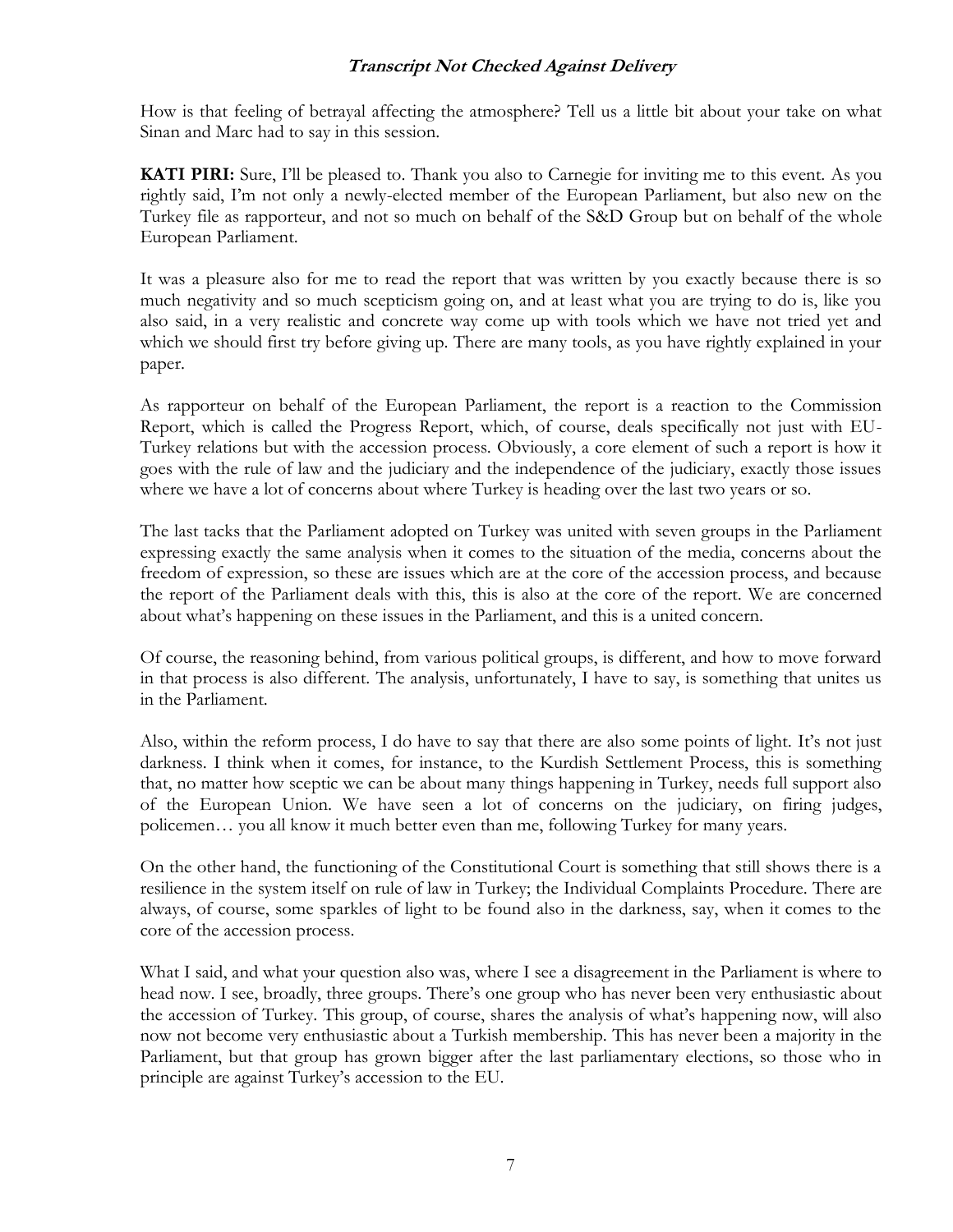Then there is, I would say, a large group, which, I'm afraid, is starting to split into two: the people who have always been the so-called friends of Turkey, who do also see a great interest for the European Union and for Turkish people that this process is moving forward, but the disappointment is there.

Then where to move from that disappointment is… I hear now some of my colleagues saying that we have this positive agenda, and let's not forget the positive agenda was developed not because of bad developments in Turkey but because the accession process was also blocked from the EU side. Some people are saying, well, we have this positive agenda, we have great interest there; perhaps we could cooperate on that, and let's forget about the poisoning part where we have all this bickering back and forth, which is the access process.

Now, I belong to those people who don't believe there is a positive agenda without the accession process. Let's see where the split in the Parliament will end up, and that's why I very much welcome a Carnegie report which looks at all the tools available, and let's try to use these tools. It is, in a way, a very broad, positive agenda which you have formulated in your report. I've tried to do the same in the Parliament's report, the first draft. Tonight was the deadline for amendments, so let's see where we will be having this debate in the coming weeks.

The upgrade of the customs union – of course, this is something that is possible and it's realistic: a high-level, structured, political and economic dialogue on energy security, on foreign affairs, on the fight against terrorism. During my first work visit to Turkey, Prime Ministers Renzi and Cameron were there in the same week, not to talk about the concerns that these countries have about the rule of law in the country, but to talk about counterterrorism and about the foreign fighters and the joint approach they want with that.

What I kept saying is, as long as the European Parliament is speaking about the concerns it has on the rule of law, it means the accession process is on. As soon as we only start to talk about the trade relationship, counterterrorism and foreign affairs, it's a very bad sign, because it means a majority has given up on that process.

Like I say, I'm from the Netherlands, where we have a very tough debate, perhaps even tougher than in the European Parliament, when it comes to Turkish accession, and I keep saying, why not first use the tools we have in order to see what we can achieve with that? I think in this report there are clear and many ways where we can move forwards. While, on the other hand, you hear people already calling for freezing the negotiations, cutting the IPA fund, that's not the way that I think the accession process can be reinvigorated.

Perhaps as a last point on that, Turkey is a candidate country and, strategically, also a very important country, so when there are problems in the relationship, the reaction should not be to walk away, to freeze, to isolate the country. It should actually be to engage further. It's not helping. I think at this moment, you would have a counter-reaction which would not be positive for the friends of Turkey, in case we start pushing Turkey away.

Of course, it would help  $-$  let me put that as a last remark  $-$  if there would be a bit more diplomatic language coming from the Turkish Government. That would really help the politicians also here in Brussels to remain constructive. Thank you.

**ASLI AYDINTAŞBAŞ:** Thanks, Kati. What I'm hearing on the panel is that it's a very hard balancing act. On the one hand, the way to energise this is perhaps to talk about customs union, to talk about counterterrorism and this and that, but there's a danger with that, as in it replaces the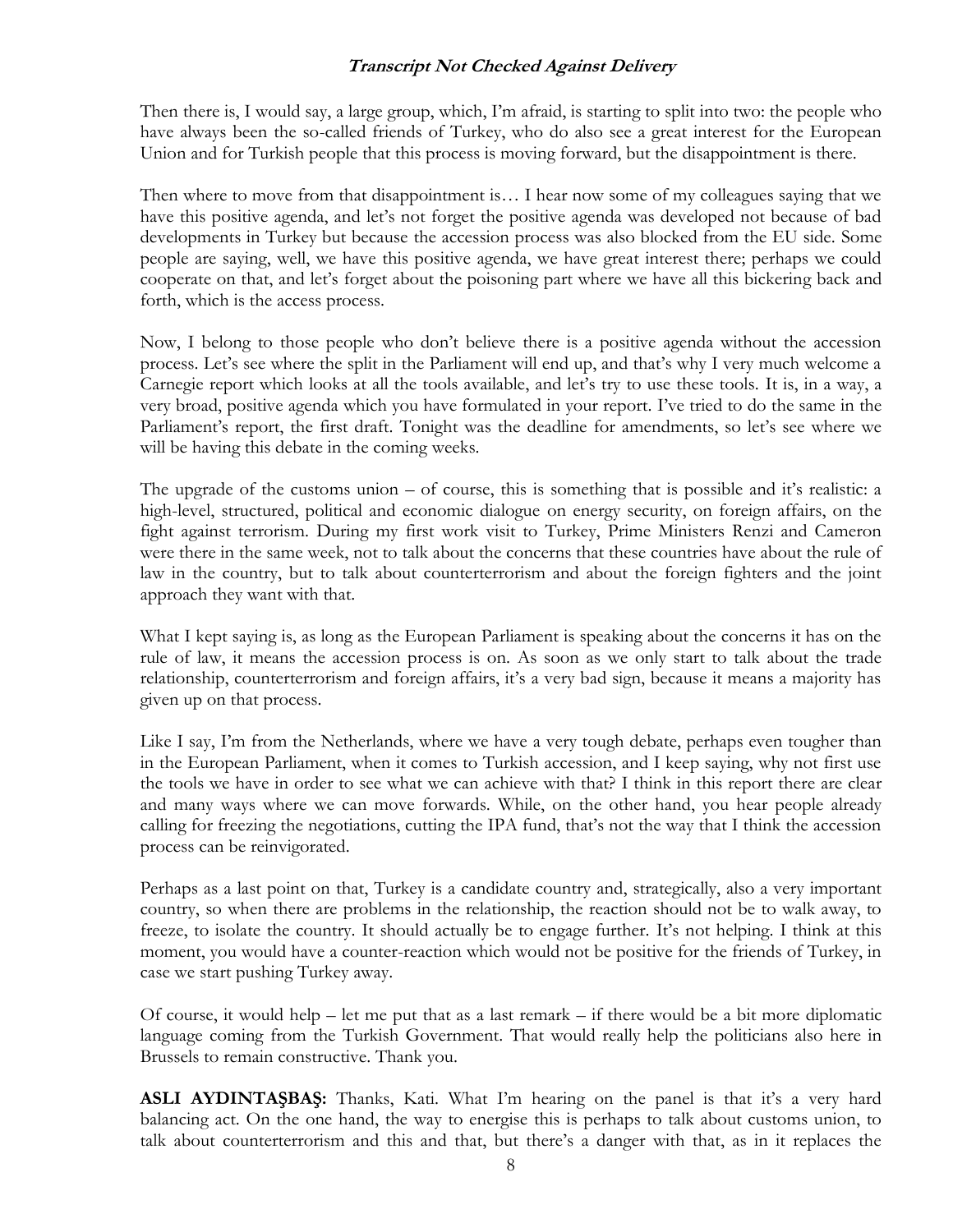accession process slowly, but slowly it can have that impact. It's a very fine balancing act we're talking about.

**KATI PIRI:** I wouldn't even say that. Perhaps I didn't express myself clearly on that. I believe the one thing doesn't exist without the other. It's also clear in your report. Also, the Carnegie report doesn't say that this is a sidetrack, and, also, in your presentations, you made very clear this accession process needs new impetus. How to get that new impetus might be to move outside of the accession process in order to bring life back.

**ASLI AYDINTAŞBAŞ:** Sure. It does not replace that, but as the concern Sinan raised earlier, meaning if your officials are mostly talking about counterterrorism and mostly talking about economic impetus and customs union and this and that, before you know, you will realise that that's occupied 80%, 90% of the dialogue, given that things are stalled otherwise.

**MARC PIERINI:** You have, actually, a hypothesis under which both sides could, in theory, declare: let's quit the accession process. You can see that the Turkish president has a dream of a Turkey very powerful in the middle of all things, affiliated with nobody, and a self-standing power, except that, in security terms, the anchor of Turkey is NATO - you can see it with the Patriot missile deployment and in economic terms, it is the EU. You can see that in exports, imports, technology, short-term money, foreign direct investment, and there is just no alternative to that. You can look to Russia, you can look to the Gulf, to India, to China – it doesn't work.

**ASLI AYDINTAŞBAŞ:** Marc, you're describing a transactional alliance, not a partnership process.

**MARC PIERINI:** No, in the EU you have a number of politicians who would happily do away with the accession process, except that you have not one single government which is ready to say, I propose to quit. Unless you think that the National Front is going to come to power in France in two and a half years' time, this hypothesis doesn't exist, because they all have their interests.

Walk down any street in Istanbul or anywhere else in Turkey and you will see all the big names of European finance, regional trade, everything – Zara, Marks & Spencer, Carrefour, everybody is there. Why? Because this is a big, dynamic market and this is a pocket of growth. If you go to the industrial side, you'll see Renault, for example: 18 production plants around the world. Two are profitable: one in Romania, one in Turkey. What do you do? You walk away? Certainly not.

**ASLI AYDINTAŞBAŞ:** Great. Before I open the floor to questions, let me just remind people that reminding to a recent GMF survey, Transatlantic Trends, support for Turkey's EU accession in Turkey has jumped from 45% to 53% over this last year. I think in your report, I think you point out that this could have something to do with the fact that Turks are now feeling: okay, we tried the Middle East; it doesn't look really nice; let's go back to Europe. There definitely is a popular sentiment in that regard. Let's open the floor to questions.

**MARC PIERINI:** Free coffee for the first question!

**ASLI AYDINTAŞBAŞ:** Then let me continue with my questions. Counterterrorism – there already is a good deal of that happening…

**MARC PIERINI:** Yes.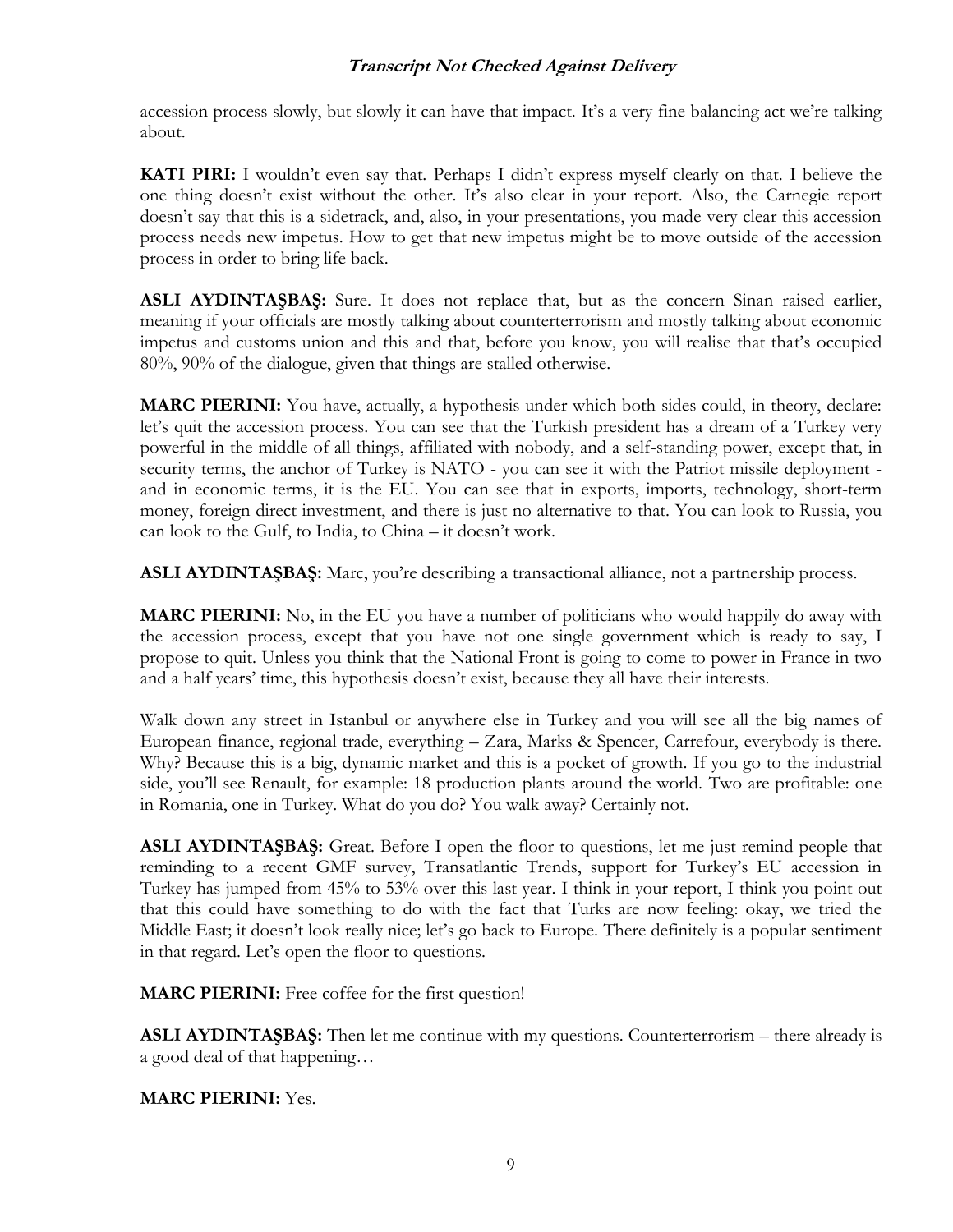**ASLI AYDINTAŞBAŞ:** …but the Charlie Hebdo incident has shown that it's not really working as smoothly as it should.

**MARC PIERINI:** I would say it's not as seamless as it is between EU member states, simply because the mechanisms were not there, number one. Number two, because there is a reluctance in Turkey to be told what to do, especially with this long history of the Turkish Government requesting extraditions of PKK operatives from Europe and getting a very small proportion because the requests were not fulfilling EU criteria. The depth of the dossiers wasn't there.

Now you're talking of a different world. You're talking of not one organisation that you're trying to track down in Belgium or the Netherlands or Germany; you're talking of individuals, and these are 3,500 European citizens that are moving freely between Europe, Turkey and Syria.

That's one part of the difficulty; you can travel for virtually no money; you can go from anywhere in Europe to Hatay or Gaziantep for about  $E150$  one-way, so everybody can do it. There are big networks, as we have seen. One hotel in Kadıköy in Istanbul is serving as a sort of transit platform…

**ASLI AYDINTAŞBAŞ:** The girlfriend of one of the attackers in Paris travelled to Turkey from Madrid and then crossed into Syria, ISIS territories.

**MARC PIERINI:** Yes, and that is also raising a new issue, which has been addressed only in June last year, not before, which is the blindness of the Schengen information system to a number of citizens. If you are not signalled, you cannot be tracked. That raises the issue of the passenger name record and so on and so forth.

At the same time, you have an issue on the Turkish side. You have to look at the map and where ISIS is. ISIS has only one gateway to the world, which is Turkey. ISIS cannot go to Kurdistan, directly to Kurdistan, cannot go to Iran, cannot go to the rest of Iraq, cannot go to Jordan and cannot go to Assad, so it crosses the border for fighters, resupplies and oil smuggling – only one border: Turkey.

It's an immensely complex border; it's 950 km long and most of it is flat, so very difficult to control, it's true, but there is no escape. That is now a homeland security threat to Europe as well as to Turkey, despite the fact that for a long time the Turkish Government didn't want to admit that.

**ASLI AYDINTAŞBAŞ:** Let's not forget that cooperation on counterterrorism or homeland security does not necessarily translate into coordinating foreign policies. Turkey's foreign policy on ISIS and issues like Kobani is very much freelancing and different even from their American allies. The truth is Turkey does not want to confront ISIS.

**MARC PIERINI:** Yes, and Turkey does not want to align on EU policy.

**ASLI AYDINTAŞBAŞ:** This is not to say they support ISIS, but they do not want to confront ISIS, therefore their reluctance to join the Coalition, etc. Even this morning I was reading President Erdoğan's comments to a group of reports travelling with him; he very open says he was against the US bombing in Kobani to help the Kurdish forces. He says that he had warned Obama not to do this.

**MARC PIERINI:** Yes, there is a collision between the domestic political interest, the religious conservative constituency, which has a rather positive view of the anti-Western narrative of ISIS, and the ally obligations of Turkey. You have the same collision with Morsi versus Sisi in Egypt, and other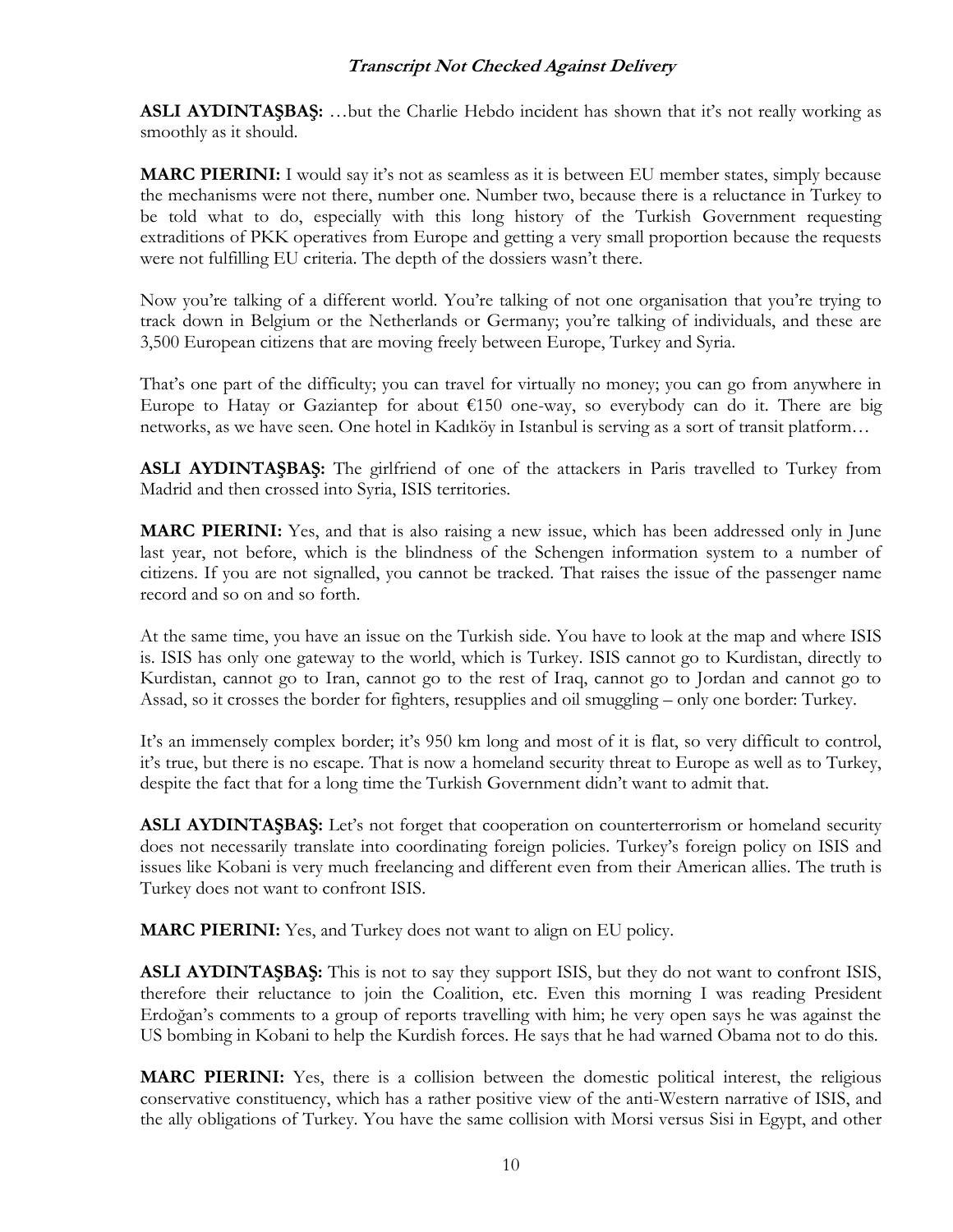situations like this. You have a distinct trend in Turkish foreign policy which is not going towards the EU and elsewhere. I'm not sure where exactly, but elsewhere.

**ASLI AYDINTAŞBAŞ:** We have now talked about elections in Greece; we have actually now talked about the fundamental mechanism of the accession process and whether or not something could happen on Cyprus. Now that there's a new Government in Greece, should we tune into news on the Cyprus front?

**KATI PIRI:** This is a difficult question. I will see tomorrow morning, but the Cyprus issue is, I think… half of the amendments of the European Parliament will be on this, but probably that's no change from previous years. In that respect, we remain respect.

Of course, this is a big blockage, especially for those chapters which both the European Commission and the European Parliament have always called for the opening, the so-called chapters 23, 24 also mentioned in your report. It's almost becoming a boring routine. That would be so useful in order to have a dialogue on those issues which we are concerned about and which we know are blocked because of the Cyprus question.

At this moment, I find difficulties in being positive, that in the coming few months it will be possible to have the two sides back at the table again. Of course, that would be something that we would all welcome. At the end of December it looked like it would happen again in January; unfortunately, it failed. When looking at the UN special envoy, Mr. Eide, and his latest statement, it's also not something that gives us the view that in a couple of weeks there are negotiations back on the table.

Elections coming up, both in the northern part of Cyprus, as in Turkey itself, is, of course, never a moment when these difficult issues… there is no window of opportunity that I see, unfortunately, happening in the coming months, but I was happy to hear from you, as you had been in Greece...

**ASLI AYDINTAŞBAŞ:** In Athens, for the election.

**KATI PIRI:** …for the elections, that this might be a perspective to look at it, of course, from the Greek side and what has happened there. Although we see again there are two elements; one very positive player, the winner of the election, who might play a positive role; and the coalition partner, which has, of course, much more the national rhetoric.

To be honest, I would very much welcome it. I think everyone in this room would welcome it. For the coming months, I don't see the positive developments yet.

**ASLI AYDINTAŞBAŞ:** One of the main topics of discussion in Turkey, in the Turkish debate internally, is Islamophobia. This word gets repeated a zillion times on a daily basis in media and by Government officials, particularly since the Charlie Hebdo thing. For a moment, if you didn't know the dictionary meaning of the word, you would think that there's a terrorist group called Islamophobia that attacked a newspaper in France. It's just been the main message coming from Turkey.

I want to know from either Sinan or Marc whether Turkey's own somewhat peculiar concepts at this point, like Islamophobia, like… I don't want to write them off entirely, but it is true that Turkey's debate on Islamophobia, the parallel state and the coup discussions are very uniquely Turkish - coup meaning the Government actually arguing that the corruption investigations of last December were a coup effort – and also making a point overseas, in America, in Africa, here in Brussels, that the parallel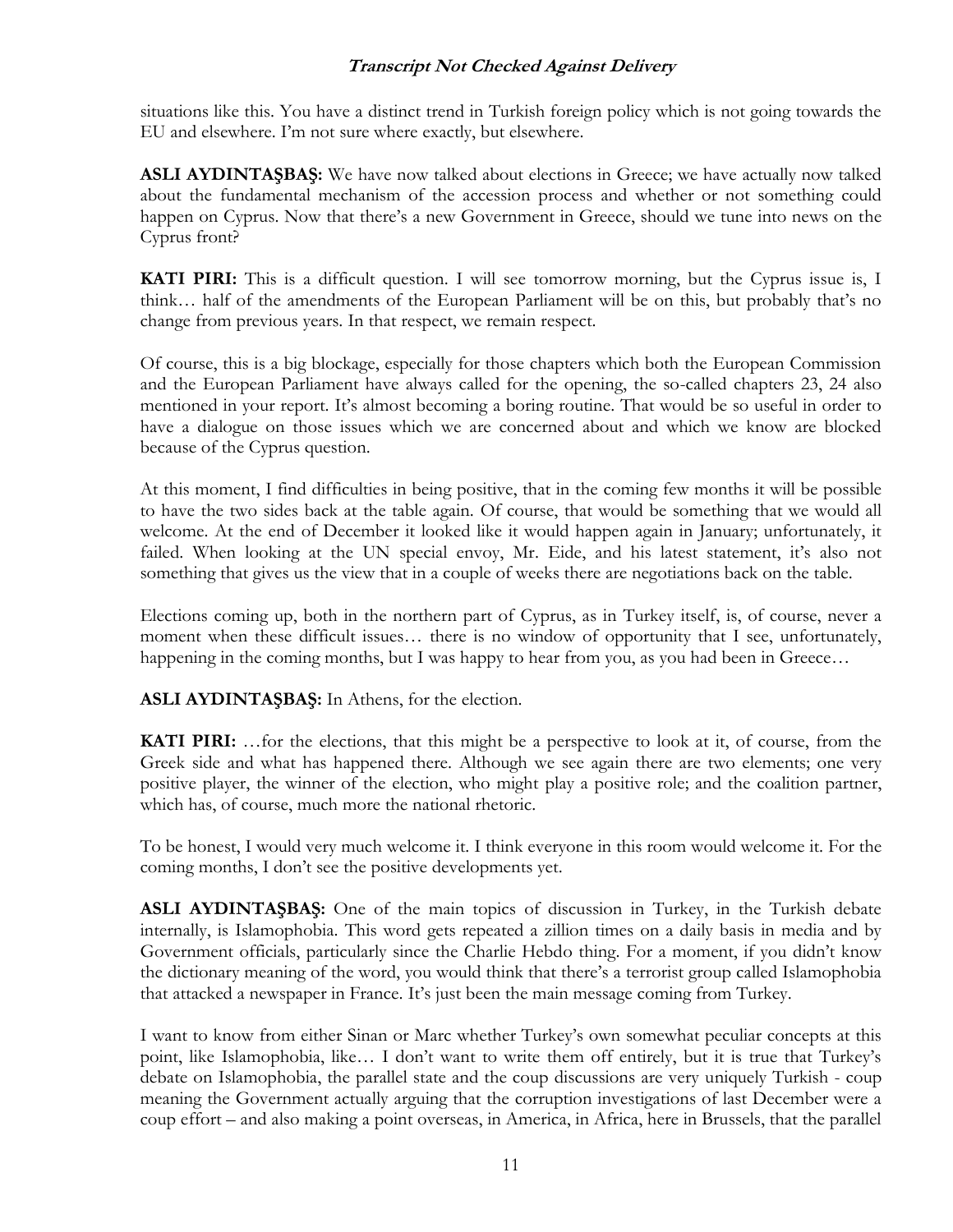state is the biggest threat in Turkish democracy - parallel state meaning the Gülen movement. Now, what I want to ask is whether or not these arguments resonate here.

**MARC PIERINI:** I would say that there is objectively an upward trend in Islamophobia in the EU, as well as anti-Semitism, and lots of efforts are being made in a number of countries. These trends are not just linked to the Paris attack; it was there before, and you can see that in the elections as well. There is a bottom-line there, which is that freedom of expression is one of the pillars of the European construction and European politicians, either in European Parliament or in National Parliament, are not going to accept that limits to the freedoms are set by terrorist groups. That's the bottom-line.

On the Gülen movement, of course this is a huge thing in Turkish politics. It's a very small thing here, I would say, one, because we've not been…

**ASLI AYDINTAŞBAŞ:** You're not discussing parallel state all the time?

**MARC PIERINI:** No, we're discussing a lot of parallel things, but not parallel states. Conspiracy theories have no big appeal to politicians in Europe, Number One. Number Two, European institutions cannot understand the Gülen movement, simply because it's not an animal that is shaped like a political party.

It has no charter, no transparency; you don't know the financing, and you know general objectives, you know a lot of people are working very actively in Brussels, in Washington and elsewhere, but what else? What do you do with them? The institutions are not equipped to cope with them. As much as this is a popular argument in Turkish politics, it's not much here, frankly.

**ASLI AYDINTAŞBAŞ:** Kati, can I ask you to… Sinan, do you want to [overtalking]?

**SINAN ÜLGEN:** Let me say a few words about Islamophobia. Now, when I was young, one of the arguments that we were using all the time in our relationship with the EU was: look, the EU cannot only demonstrate the validity of its value being universal if it's ready to accept Turkey, because that would demonstrate to the outside world that the EU is not a Christian club by admitting a predominantly Muslim country like Turkey.

That didn't buy us much traction for a host of reasons. Now, actually, we hear the same argument made, now under the banner of Islamophobia. Yesterday or today even, President Erdoğan was arguing that the only way that Europe can combat Islamophobia would be bringing in Turkey; it would demonstrate the sincerity of Europe if it wants to combat Islamophobia. If it says no to Turkey, then Europe has no hope of combating Islamophobia – this sort of argument.

To tell you the truth, I think there is certainly a degree of truth in this. Imagine a world where, for instance, Prime Minister Davutoğlu went and participated in the big demonstrations in Paris after the tragedy at Charlie Hebdo, imagine a world where Prime Minister Davutoğlu was not only a prime minister of a candidate country but he was the prime minister of a Turkey Member of the EU. His participation in that event would have had a different resonance.

I think there is a degree of truth in this argument, but I think what then falls on Turkey to really make a stronger argument is to demonstrate that Turkey has actually been able to marry democracy, the rule of law, within the context of a predominantly Muslim society. Unfortunately, the latest developments are that we are not seeing from the outside that it's walking in the right direction for combining all these values. On the contrary; some of the latest developments are generally interpreted as Turkey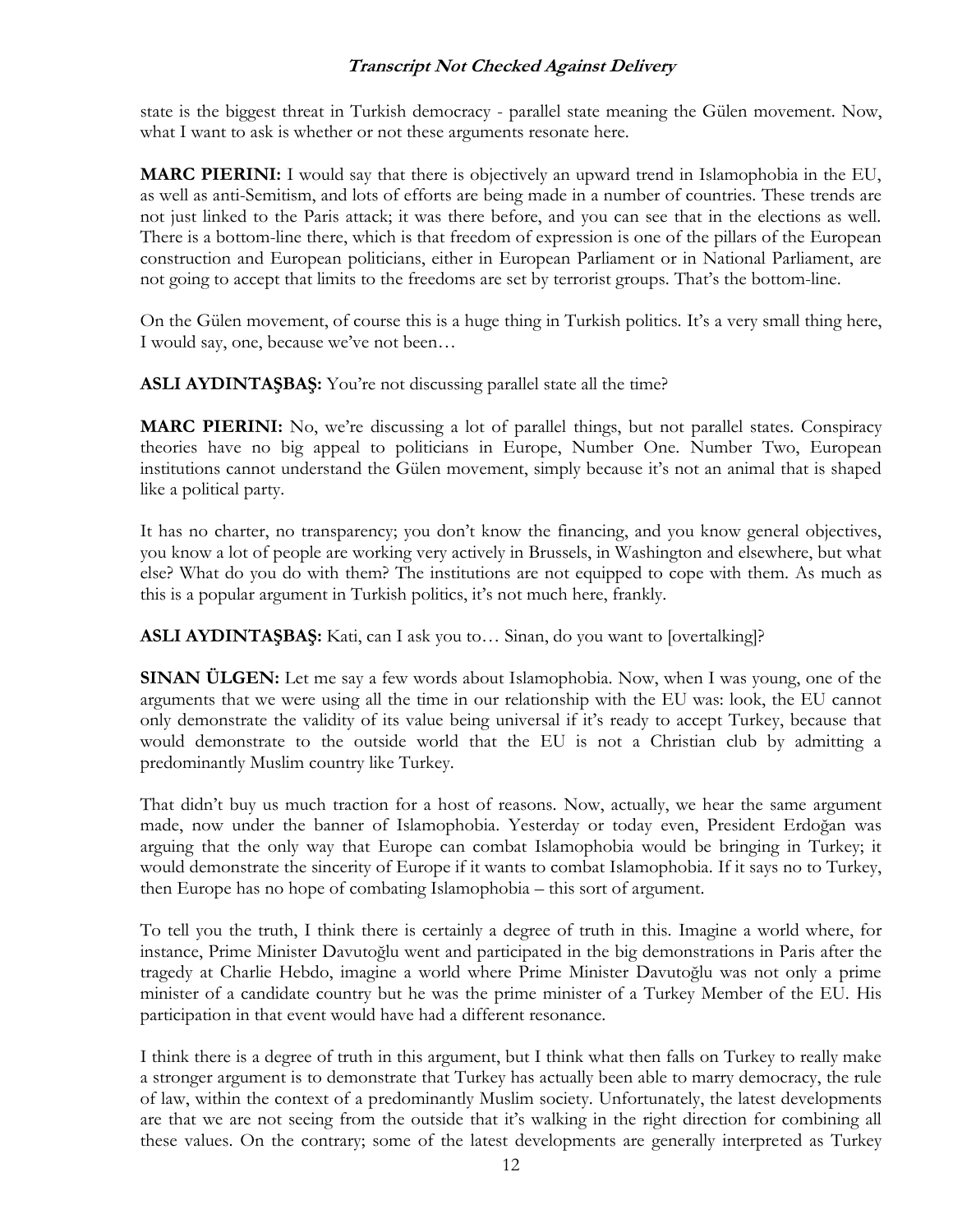walking back on what it purports to achieve on the aspirations of being a secular republic that's able to combine Islam, modernity and democracy.

I think there is a degree of truth in this argument, but that degree of truth will become even stronger if Turkey can demonstrate its real ability to combine this, because then it really would help in the fight against Islamophobia. It would help by creating a model where it would demonstrate – and Turkey, despite all its drawbacks, is, in a way, the most advanced state, the most advanced society that can aspire to do that. It would be a big tragedy if we fail at it. It would be a tragedy for us, but it will be a tragedy for Europe because it would make the fight against Islamophobia even more difficult, I would argue.

**ASLI AYDINTAŞBAŞ:** Really, how central is this business of Islamophobia in European politics? Is that really a top agenda here in Europe? I'm worried that the Turkish debate and rhetoric has become a little bit self-serving and insular, as in like, say, we are thinking the entire world is trying to find a solution to Islamophobia, whereas that's not the feeling I get when I pick up any newspaper in English.

**SINAN ÜLGEN:** Yes, of course, it's not the dominant narrative, it's not the main issue when you're in Europe; there are so many other questions: economy, jobs, [overtalking], but…

**ASLI AYDINTAŞBAŞ:** The Jihadist threat seems to be much higher.

**SINAN ÜLGEN:** Yes, but, again, the Jihadist threat also has, possibly, a connection to Islamophobia, at least, because these attacks do create a downward spiral of more disenfranchised Muslim populations in Western societies that could automatically lead to more extremism among these populations. There is a connection there.

It doesn't have the political priority in European societies, but, certainly, it has moved up quite a bit since the attacks, since Charlie Hebdo. Now we are seeing even leaders like Hollande, like Merkel, trying to address this issue, so I think it is in a different place in the European political spectrum. Obviously, if you look at it only from a Turkish perspective, you would be deluded that it has the highest or the utmost priority, which it may not have.

**ASLI AYDINTAŞBAŞ:** Kati, I saw somebody, but I want you to answer the same question too, as in when you go as the rapporteur to Turkish officials, you hear their complaints about parallel state and a coup effort, while it might be difficult for you to translate that language here in Brussels, on the other hand, there is an element of what they're saying which resonates in Turkey.

There's an element that's also real, as in… this is not to say corruption investigations cannot happen or should not happen – of course they should happen, and the Government is wrong to actually try to bury the investigations. On the other hand, they do feel a concerted effort against an elected Government. In terms of your work, where do you strike the balance when you write the report?

**KATI PIRI:** This is, of course, something that you are confronted with also in Brussels. There are also clear lobby groups, from all sides, within Turkish society also lobbying members of European Parliament, of course also me as rapporteur, to make certain statements on it.

Perhaps you might not like the answer, but my… When it comes to judging Turkey on the accession process, that's, in the end, the job that I'm doing on behalf of the European Parliament. It comes to very clear rules and benchmarks for what we are looking at: is there an independent judiciary? Is there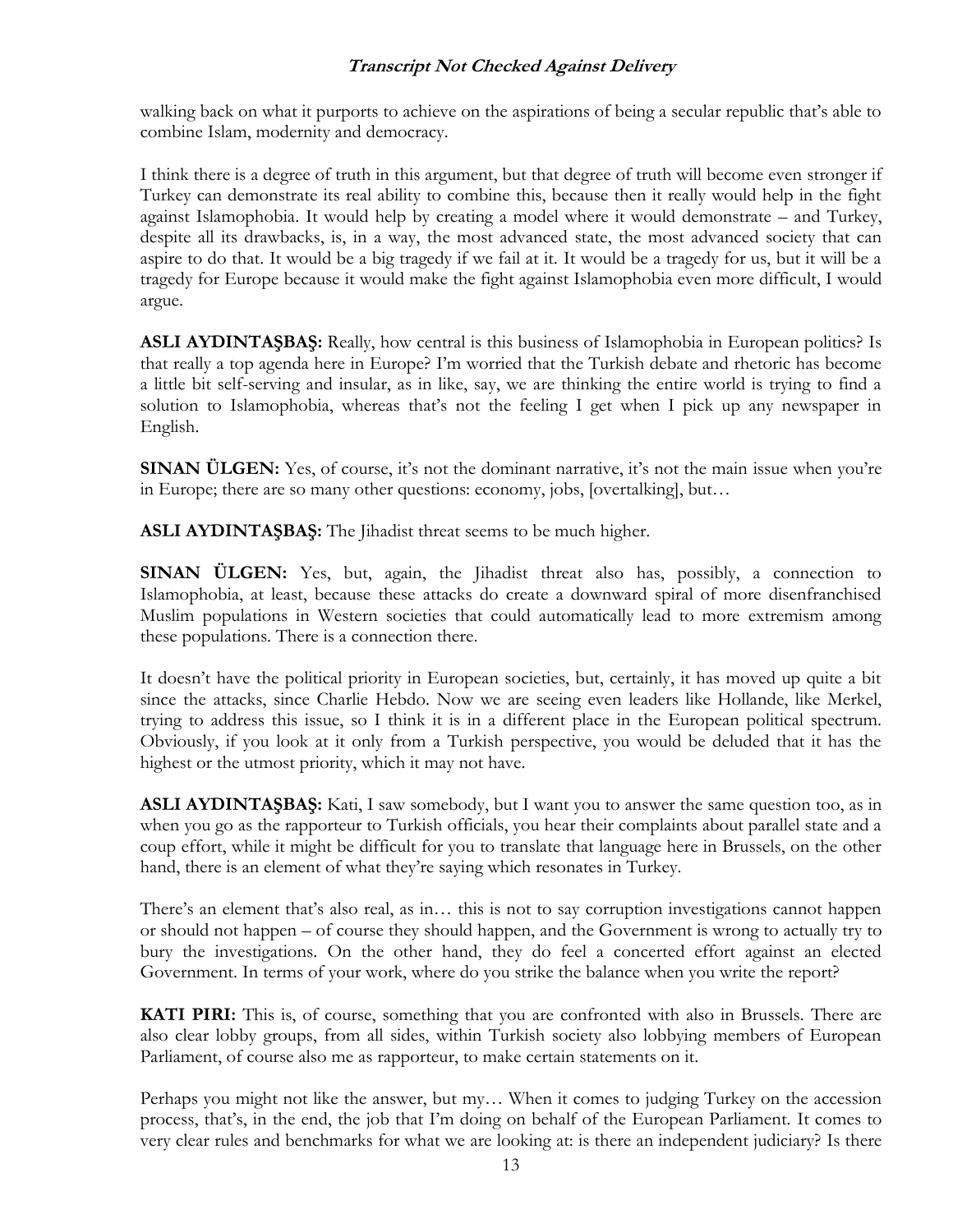freedom of media? We are not looking at: is there a parallel structure or not in Turkish society? That's not one of the benchmarks that I'm looking at.

The only way to deal with this from the European Parliament side is looking at the very clear benchmarks we have set, and judge Turkey on that. In my report, and I hope, also, in the end version, you don't find anything about the either so-called parallel state or the internal struggle. We have clear benchmarks, and those are the benchmarks that we are looking at.

Now, it's interesting when it comes to Islamophobia. Of course, whenever I think, after the attacks in Paris, what you saw is some populist statements coming, of course, from the Turkish Governments. As is the case with populist statements, there is always some bit of truth in it, but it's the way you twist it, of course, which makes it a populist statement in itself.

In Holland, when I now speak to Dutch citizens of Turkish origin, in many countries there are political forces which are very big, which are very clear also on their agenda, which is anti-Muslim, anti-Islam, also in the Netherlands. Why am I saying this as well [unclear]. Linking the EU and Turkey's negotiation process, if that would come to a halt, it's the same people in Holland, of Turkish origin, who are very critical about what's happening in Turkey now, who say: if this process frees us, I have the feeling that I'm not accepted in the EU society, in Dutch society. Whether we like it or not this is how they experience it – they would see it as rejecting them as being Turkish or as being Muslim. It depends on how you frame it.

It is a serious concern. In the Netherlands it's still the case, whether you have a higher-educated, originally Dutch person, or someone with a Turkish background with exactly the same level of education, it is more difficult to find a job. That is something that needs to be addressed also within the European Union.

On the other hand, and there's no doubt about that also on this podium, we have those values of freedom of expression even if it's insulting, which are freedoms we have fought for and freedoms we really want to keep. I think, for my party, the Mayor of Rotterdam caused some upheaval with his remark by saying, if you don't like this type of society, then there is no place for you. When it comes to this radical extremist, there is no place for that in a democratic society, but, obviously, those people, who are the majority, who want to live in the freedom we have in Europe should not be discriminated against because they have other ethnic or religious backgrounds.

**ASLI AYDINTAŞBAŞ:** Yes, a question from the back…?

**IANA DREYER:** Thank you. I'm Iana Dreyer, editor of a website that focuses on EU trade policy, Borderlex. We've been in touch, Sinan, thank you. Very interesting. I have two questions – one for the authors of the report. What do you see in terms of chances that there can be a formal mandate to negotiate the customs union?

Obviously, there's been a meeting earlier this year, and the Commission and the Turkish Government have agreed to start talking about upgrading the customs union. What's your feeling during the conversations you had with this report that there is any chance that there will be a formal mandate, because probably such a mandate will be necessary.

I have a question to our MEP here on the readiness for the Parliament to talk about mobility seriously with Turkey. I don't follow AFET and foreign affairs issues, but I was very struck by remarks by the rapporteur on the Trade in Services Agreement that the Parliament, Mrs. Reding, who… Turkey and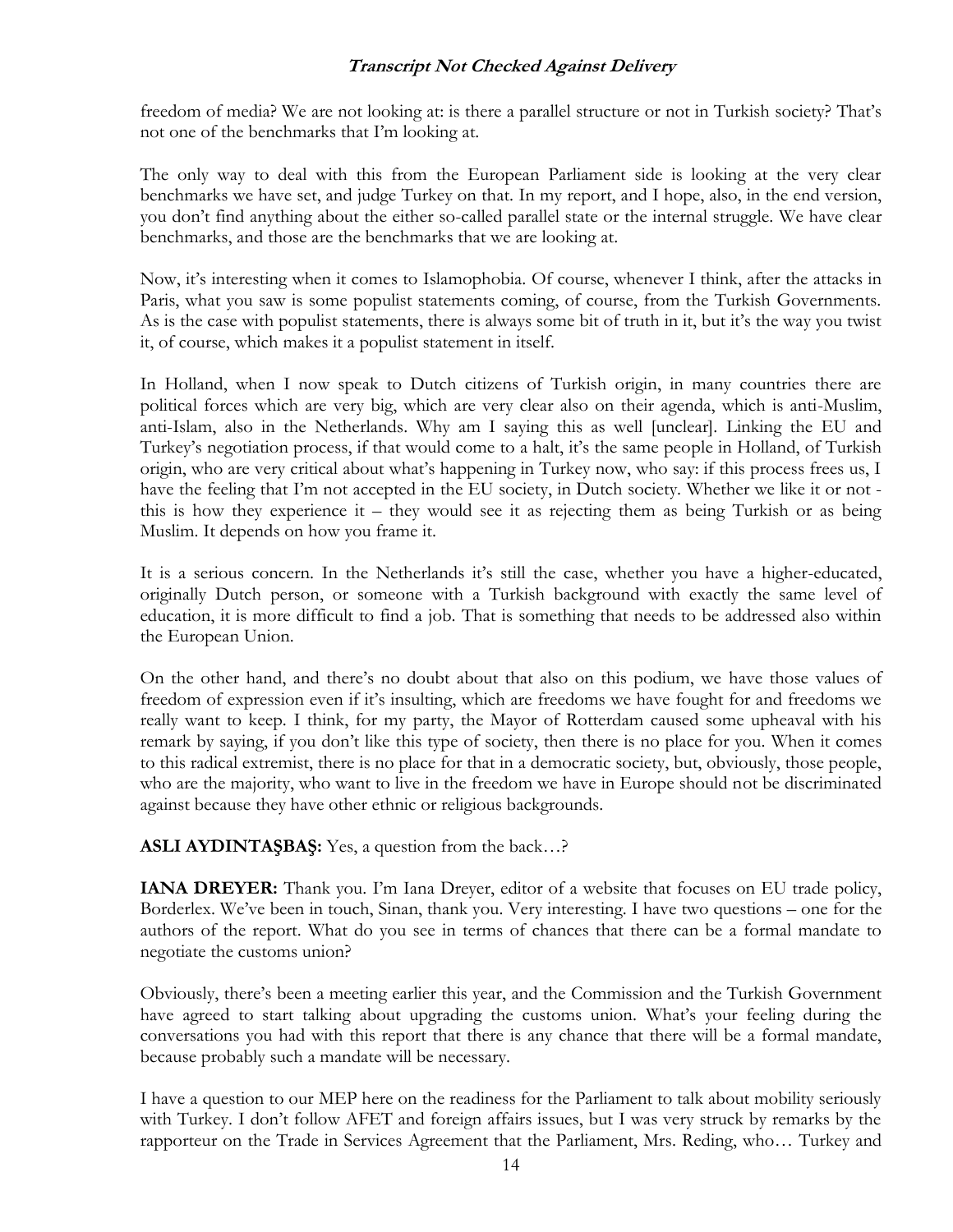the EU are negotiating also in this TiSA agreement for a lateral deal and Turkey is demanding liberalised temporary movement for construction workers and for truck drivers.

Mrs. Reding's remarks, although they're generally pro-trade, were very harsh on this. She said, these are our red lines; we don't want any mobility here. She said - she didn't mention Turkey, but who else would she have in mind? – more of those drivers would be a danger on our roads. I was really shocked by those…

How is the Parliament ready to move on that? I think this is really a key issue for Turkey and also the symbolism of this, in terms of making the EU attractive to Turkey and to other neighbours in the south, is important. I wanted to hear your views on what's your feeling about this. Thank you.

**ASLI AYDINTAŞBAŞ:** Let's take a few more questions. Jesper?

**JESPER PEDERSEN:** Hi! Jesper Pedersen; I'm a fellow with the German Marshall Fund. If each of our panellists was magically given the ability to lift one or two chapters that are currently blocked or not opened, are there any of them that you feel would be particularly interesting and just scream out for constructive engagement from both the EU and Turkey, in terms of just sequencing a path forward?

**ASLI AYDINTAŞBAŞ:** The gentleman on the right?

**ALAIN SERVANTIE:** Alain Servantie; I'm a former official of the Commission. I have a question for Sinan. He said that if he would rename the report the same way now. Following the question that Aslı was asking, I'm afraid, after the demonstration in Paris, what Davutoğlu and Erdoğan said, that, after all, they were killed because there was Islamophobia in France…

It's just as Kati said, there is this freedom of expression and freedom of criticising any religion, all the religions. In Turkey, it's not accepted. Turkey is not a secular country; it's becoming less and less secular now. There have been reports, actually, by satirical newspapers' editors in Turkey saying it's impossible criticise religion in Turkey - Islam at least.

My question to Kati: is not the EU a completely secular organisation where countries are becoming more and more secular and less and less interested in religion, and Turkey is going the other way? After all, giving weapons to the ISIS in Syria, as Erdoğan did, just supporting a new caliphate… Sorry.

**ASLI AYDINTAŞBAŞ:** One more question here, the lady in front…?

**SEDA GÜRKAN:** Thank you. Seda Gürkan, Université Libre de Bruxelles. Thank you very much for this report. It was very a timely contribution to the EU-Turkey debate. I have two questions, actually; one is the prospect of democratisation in Turkey. Given the upcoming elections, the corruption case and the fight against the parallel state that we have been talking a little bit about, do you see any room for democratisation in Turkey in the medium-term?

My second question is on the role of the main opposition party, CHP's role, in taking forward Turkey-EU relations. Maybe it would be interesting hearing a little bit Kati Piri's views on your sister party's performance in Turkey-EU relations. Thank you very much.

**ASLI AYDINTAŞBAŞ:** Thank you. The last question, please.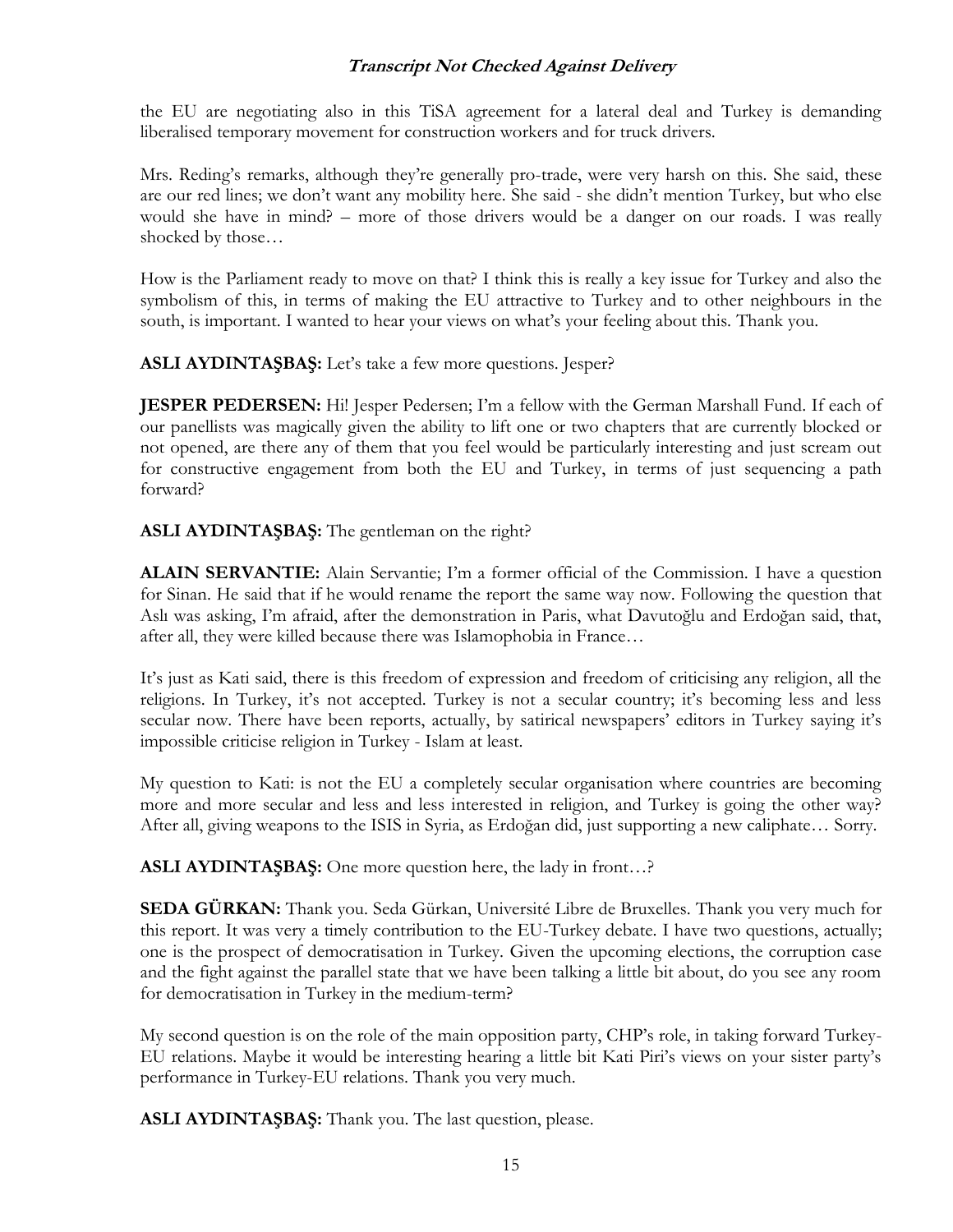**UMUR AKANSEL:** Thanks a lot. My name is Umur Akansel. I'm from a consultancy called KDC Conseil. To Messieurs Peirini and Ülgen I have two very small questions; the first is, I haven't – I guess it would be an update – your comments on the Turkish Stream: do you see it as a bit of a kick in the face in EU energy policy?

The second short question would be: TTIP or other FTA agreements – how much of a leverage do you see from the Turkish side to actually have an effect on these negotiations? How many bullets does Turkey have to fire on this?

My third very brief question to Rapporteur Ms. Piri: in June 2013 the Turkish now president, then prime minister, said that he does not recognise the decision of the European Parliament. Then it was a resolution. In the headlines, this was quoted as: I do not recognise the European Parliament. Now, you said yesterday on Twitter that – I don't speak Dutch, but you said, Meest kritisch EP rapport in jaren. It should be, most probably: most critical EP report in years. Do you think that the Turkish authorities or the Turkish president will recognise the report? Thank you.

**ASLI AYDINTAŞBAŞ:** Thank you. I think that we'll go in order like this. Sinan, I also want you to, if possible, address whether or not in 2015 we should expect any surprises from Ankara on the Armenian issue, given this is the centennial of the 1915 event.

**SINAN ÜLGEN:** You really want me to talk about it?

#### **ASLI AYDINTAŞBAŞ:** Marc?

**MARC PIERINI:** I'll select the questions I like, okay? That's the privilege of being here! If there was a magic wand and we would pick the chapters to be opened, obviously 23 and 24, basically, the governance chapters…

**ASLI AYDINTAŞBAŞ:** Because you love government procurement as a topic?

**MARC PIERINI:** No, no…

**SINAN ÜLGEN:** That was my chapter!

**MARC PIERINI:** We have a strong interest in discussing the rule of law architecture with Turkey, and the vehicles are chapters 23 and 24. Unfortunately, the rule being what it is, these chapters are blocked by Cyprus unilaterally, which I think is not in the interests of Cyprus itself. First and foremost, Cyprus needs a more democratic Turkey. That is where the workings of the Council, the mechanism by which you attain a certain decision within the Council and you respect national interests of member states, is, of course, at odds with the strategic interests of the EU.

Is there room for more democracy in Turkey? We hope there is. When you've worked in EU institutions for such a long time, as I have, the very strange paradox here is that, look in the years ahead of the 2004 enlargement and you will see in Poland, in Hungary, in Czechoslovakia, at the time, both the opposition and the governing party - and they were taking turns, of course - would use the accession process. It's not the case in Turkey. Although the main opposition party is supposed to be very close to social democracy here, they never raised a finger.

If you go back to 2010, the Constitutional Reform Package in Turkey, there was a Government proposal in March and there was, of course, the 1982 Constitution inherited from the 1980 military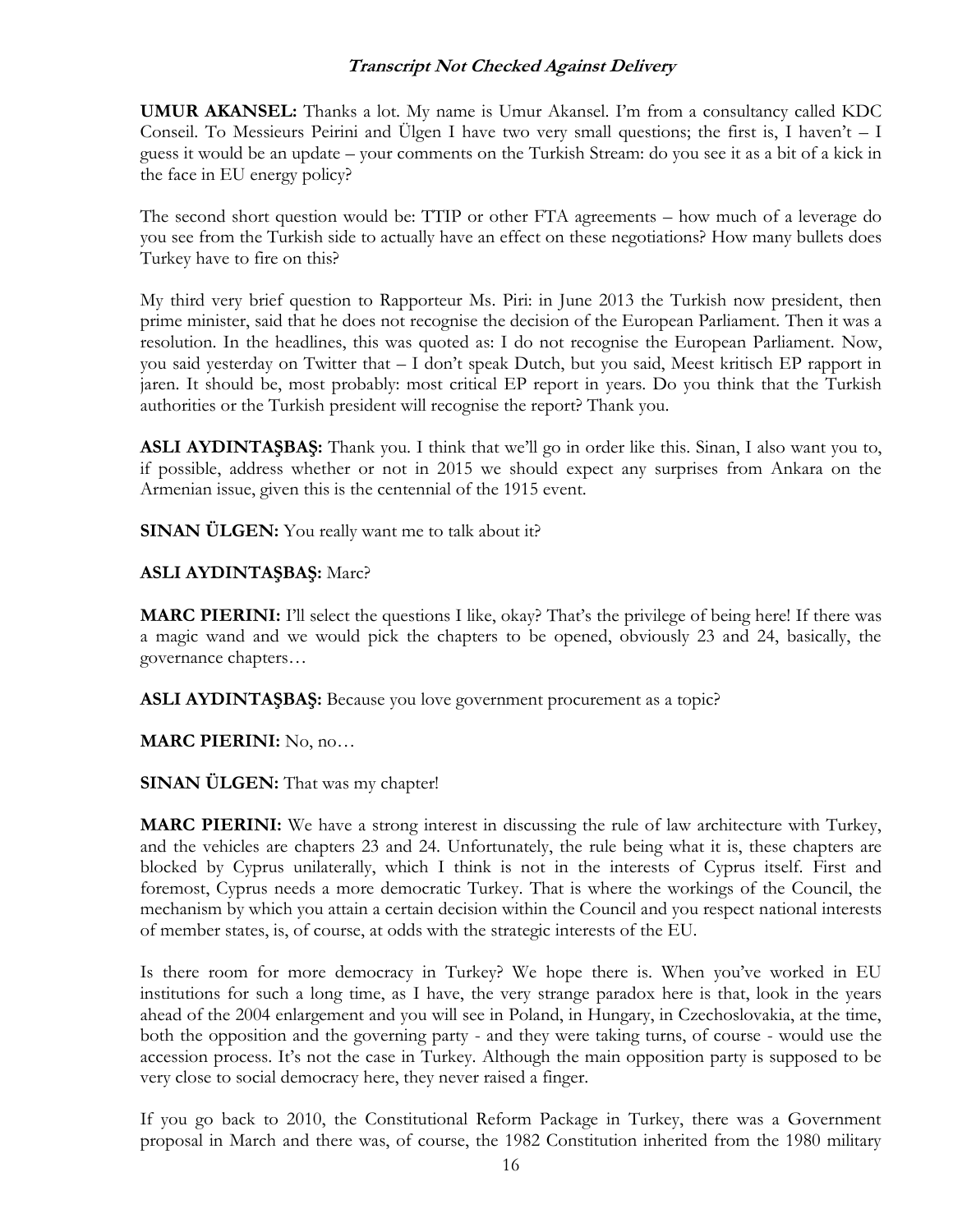coup. The Commission took opposition at the end of March, saying, well, the methodology was not inclusive; it was an AKP proposal that became a Government proposal; other stakeholders were not consulted; but it is a first step in the right direction.

What was CHP's reaction? Said, oh, the Commission once again is aligned with the AKP, which is not the case, because in diplomatic language a first step in the right direction is not an approval. Never mind. When you asked CHP why they didn't propose anything, there was no answer.

Had they proposed an alternative to the Government Reform Package, the Commission would have had the obligation, because they are a legitimate party in parliament, to analyse their… You can say the same about trade union law, or public procurement policy, or anything else. It's all up for grabs: if they want to, they can use it, but it's not in the tradition. That's very unfortunate, I think.

One word about Turkish Stream, which is very much used by the Turkish Government; as you said, a punch in the face to the EU – to me, number one, you have to see it in actual fact, which is not the case, by far. Secondly, it would increase Turkey's dependency on Russia. My numbers, which I take from Sinan, is that Turkey depends on Russia for 58% of its gas. The prime minister, to [unclear] due the other day, he said 65%. It's around 60%.

If you add the Russian nuclear plant and Turkish Stream, it would become much bigger. It doesn't bring any bargaining power to Turkey on the international gas market. We can see the logic of the Russian game there, which is to prevent any alternative source from the Caspian to challenge Russian gas, but I don't see much of a bargain for Turkey there.

**ASLI AYDINTAŞBAŞ:** You actually point this out in your report, the ambivalence it creates in Turkey, that if… vis-à-vis Russia. Sinan?

**SINAN ÜLGEN:** Let me answer a question that wasn't posed, but sort of. Let me start with that because I think it's important to get that out. It's really how Turkey deals with religion. Alain, it is true that the freedom of expression, especially as it relates to religion, is gradually being constrained in Turkey.

What I hope is going to happen is, especially which was... I thought about this just after Charlie Hebdo, when one of the Turkish newspapers did print excerpts of Charlie Hebdo and distributed that in Turkey, which proves my point that Turkey is still far ahead of all the other countries in the Muslim world, because this can happen in Turkey. A Turkish newspaper did print Charlie Hebdo in a sanitised version.

Then there were two authors…

**ASLI AYDINTAŞBAŞ:** Sinan, it faced investigation.

**SINAN ÜLGEN:** That would be my point. There were two authors in that newspaper, who within their column replicated the cover of Charlie Hebdo. In a funny incident, the police, in a totally illegal way, went at 1 am to the front of that newspaper, checked the newspapers to see whether the cover page was included in the annex of the newspaper. It wasn't, so they allowed the distribution of those newspapers, but somehow they forgot to check the whole paper, because in two parts of that paper, the cover page of Charlie Hebdo was included in the editorial space, in the columnist space.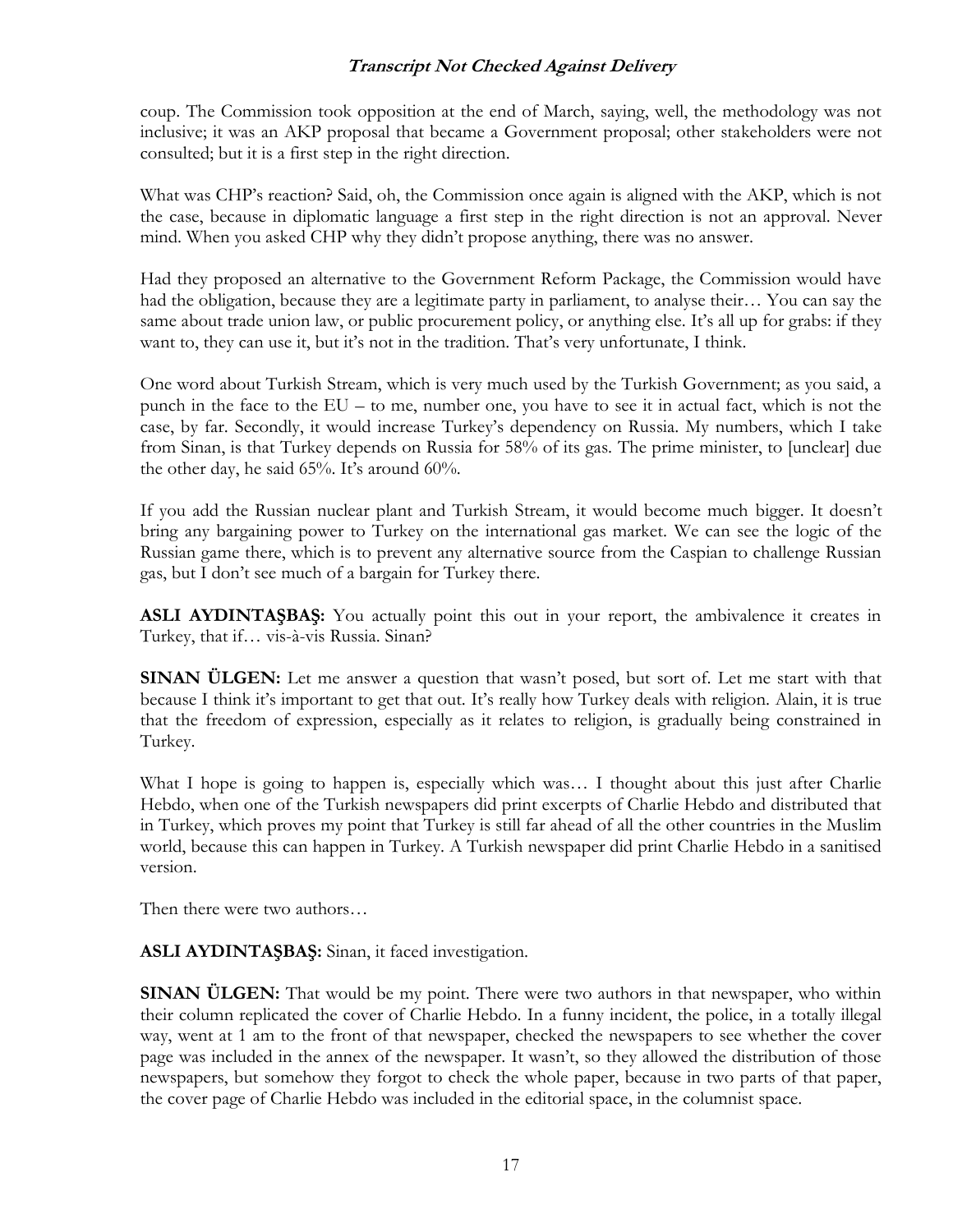The Public Prosecutor started an investigation against the Cumhuriyet Daily. I really hope that that investigation turns into a prosecution and goes to court. What that will do is it will really help society understand the limits of blasphemy according to European law, because if Cumhuriyet is taken to court on the basis that it is denigrating religion, which is the argument here, which is the claim, it will end up at the European Court of Human Rights. Turkey is really the only country that can actually be the origin of such a case, blasphemy against a religion of Islam, and really help the European Court of Human rights address this issue.

The way that European Court of Human Rights will address this issue in this particular case is quite clear. It will find this to be within the scope of freedom of expression, and that will necessarily have an impact on how Turkish society views this. Turkey will have to understand and it will have to agree, in a way, which is what I hope, with a lot of debate that religion in itself is not protected and it's not somewhere where it is totally beyond the freedom of expression.

That's the reason why I hope that the prosecution against Cumhuriyet will become a court case. The Turkish courts will probably rule against Cumhuriyet. We have seen that in past cases, especially against Fazıl Say when he retweeted one of Ömer Hayyam's 12th century poems. It will end up in court, and then it will go up to the European Court of Human Rights. Turkey is bound by the decision of the European Court of Human Rights; that's what we accepted back in 1987.

We will have to face this limit of what is blasphemy and what is legally allowed? Right now, and I agree there with Alain, that is somewhat nebulous and certainly the freedom of expression is constrained.

Now, turning to more mundane topics, trade, there will be a mandate; that's the only way to go forward. That's basically what's been insinuated by the Council conclusions of the 12th December. The Council basically asked the Commission to come up with a mandate, and that is also pretty much the understanding on the Turkish side – they're also getting ready for this.

The question mark there is – I haven't really explored this – basically, whether the Commission could easily get that mandate in a situation where a member state, let's say Cyprus, is unsatisfied with the implementation of the customs union as is. That's the question mark, but trade policy is not by unanimity, so there is leverage there.

On TTIP accession, what is Turkey's leverage, Turkey is the only country that, by nature of its trade regime and customs union, will be more affected. That's really a big, strong argument for making Turkey part of this deal. The problem is that so far Brussels and Washington have not really come to the point of agreeing that TTIP can eventually be multilateralised. I think it should be, and there is certainly an ongoing work and growing recognition that it would have to be.

They have not publicly stated this fact. This is as a matter of principle; they have not yet stated that TTIP will be multilateralised, multilateralised to which countries, to likeminded countries that already are in a preferential trading arrangement. In a way, Turkey is not in the same boat; it's not in a different boat, but in the same boat as countries like Canada, Mexico and Norway.

My argument in a previous paper has been that Turkey would need to establish a political caucus with those countries and basically lobby Brussels and Washington so that they agree as a matter of principle that once they have concluded – I'm not saying now – but once they have concluded their negotiations, that TTIP can be multilateralised, it will be open to conditionally fulfilling the economic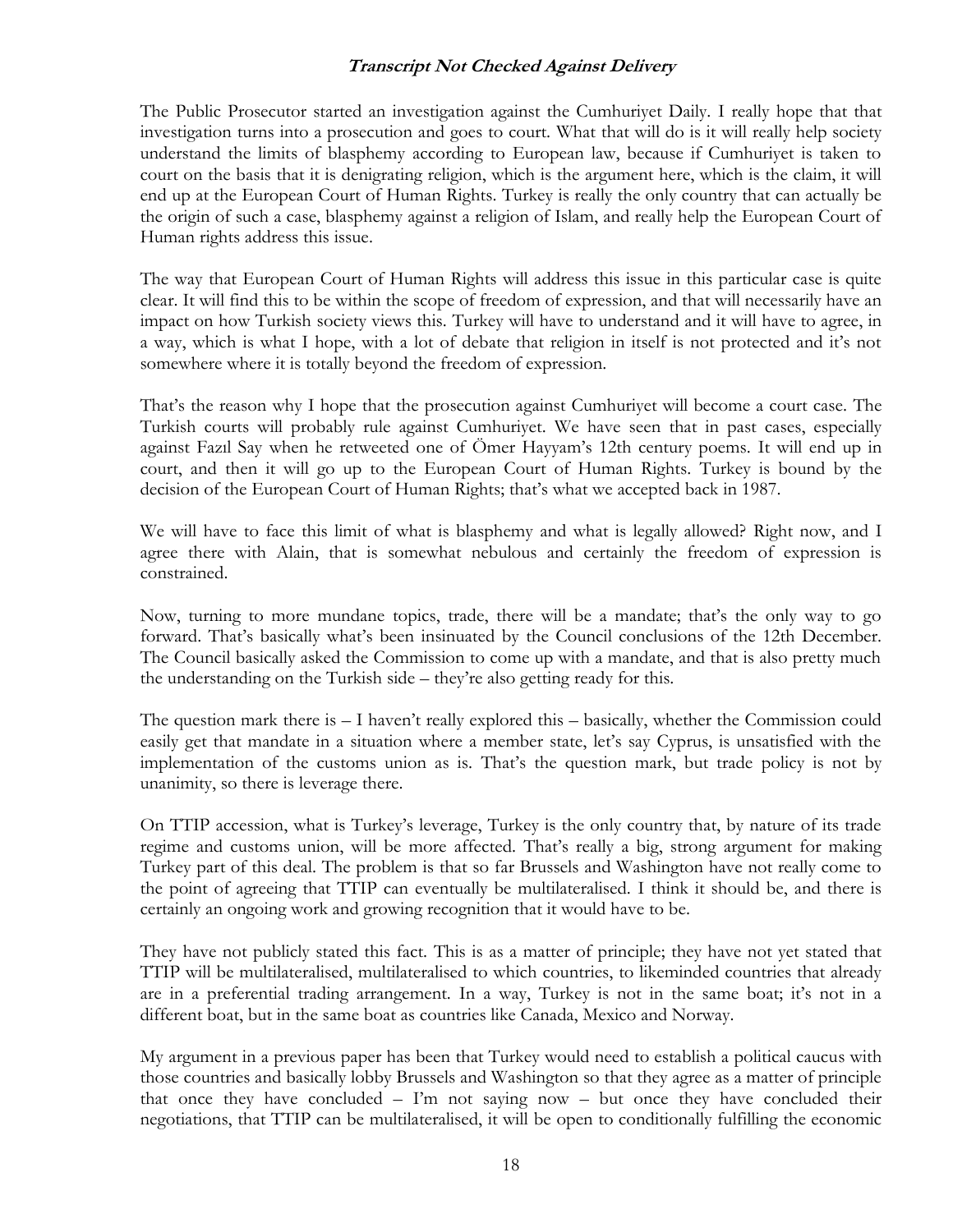criteria and open to the accession of third countries. There, I think there is enough argument to move this discussion forward.

Finally, Aslı, on whether to expect anything on Armenia this year, yes, I think the Turkish Government has certainly been moving, especially last year. The statement on the 23rd April did incorporate some quite novel elements. It did lead to a positive feedback from most of the countries around the world, starting with Washington, and there's going to be more of that this year.

That's already been the path and one of the, I would say, positive dynamics that we have seen in foreign policy, the willingness of the Government to move ahead, to empathise with the feelings of the Armenians, and to use rhetoric but also implement a number of actions to demonstrate that this is a genuine empathy.

Of course, Turkey, in my belief, would never go to the point of using the terminology that Armenians want…

#### **ASLI AYDINTAŞBAŞ:** Apologising.

**SINAN ÜLGEN:** …neither apologising nor calling it genocide. What Turkey will do is, basically, is use this empathetic rhetoric, regret what has happened, accept the size of the tragedy, recognise the cultural diversity of Anatolia, including the contributions of Armenians, a number of cultural initiatives - all of that will happen, but I don't think that the Turkish Government is willing to go beyond that.

Yet another point, which has been certainly one of the positive momentums, is that, unlike in many other areas where the freedom of expression is being constrained, in this particular area, Turkey has reached a level of maturity in terms of its domestic debate. Today many Turks can look at this, say it was genocide; others argue it wasn't; but that discussion is much freer today in Turkey, unlike in Armenia, for instance.

**MARC PIERINI:** With a bit of luck we're going to have Armenia invited to the G20 in parallel with Azerbaijan – who knows?

**ASLI AYDINTAŞBAŞ:** Kati, for the final.

**KATI PIRI:** Yes, I'll try to be brief on that, although I do answer all the questions put to me. I am still very democratic on that.

On visa facilitation, I think one of the positive things that's happened is the entry into force of a readmission agreement last October, and, of course, attached to that, and a way to do that, was also the visa liberalisation roadmap. On the one hand, I think this roadmap will have to be developed in the coming three years. It's a positive thing. I think people-to-people contact is always the best way in order to really understand and to have a frank dialogue.

When it comes to visa facilitation of students, businessmen, etc, in the coming three years, this continues to be very important. We happened to speak about it this afternoon with Marc Pierini on importance of programmes like Erasmus, how important these programmes are both for people here and for people in Turkey; these are crucial issues.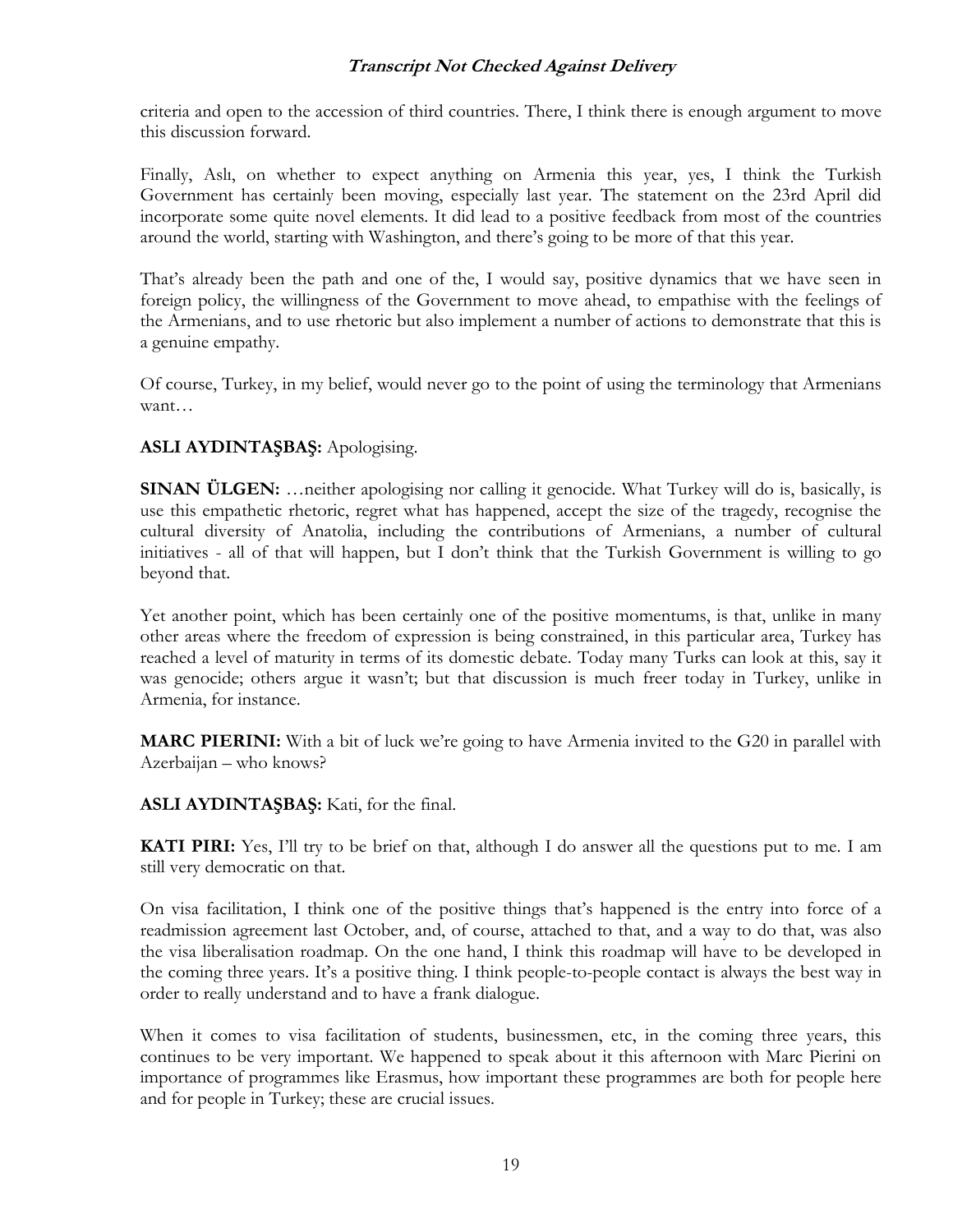When it comes to visa liberalisation roadmap, of course there will be some hiccups, which I hope we can overcome. We spoke about the borders; you need to control your border if you want a visa liberalisation roadmap in the end. We saw the recent phenomena of ghost-ships. This is again a signal that there needs to be much more border control from the Turkish side in order to make sure in three years… of course, the Cyprus issue is also there on visa liberalisation.

The positive thing is this is a way to have a concrete dialogue about rule of law. Because it's part of the visa liberalisation roadmap, which is also part of those chapters 23 and 24, actually we are negotiating on aspects of that within the visa liberalisation roadmap.

Opening chapters – this is something that, of course, I hope for, but will probably not all stay in my final report, because in my report for the Parliament chapters 23 and 24 are constant factors. This has always been the position both of the European Commission and the Parliament for the very same reasons that have been explained here.

There are three chapters which Turkey could open, which are not blocked by us. There, as a social democrat, when it comes to social policy and employment, I think there would be a big need for that chapter for the Turkish people and workers and their security at work. It would be very crucial for Turkey to have negotiations on that.

Chapter 31 is, of course, a chapter I also mention when it comes to foreign affairs. 17, on economy and monetary policy, has been unblocked by the French, and it looks like that will be the next chapter which actually will be negotiated on.

Europe more secular, Turkey more religious – perhaps because I am from Holland, which has been very secular for many years, you see, actually, religion growing. Perhaps it also has something to do with immigration policy, but Holland is, in a way, becoming less secular and more religious.

Everyone, of course, always has their own example of the country they have been raised in. I was born in Hungary, so I say the country I was raised in was the Netherlands. As long as you can have, on the one hand, expression of religion – a headscarf in a school in Holland is fine – as long as, on the other hand, you can also have your freedom to express, and what we spoke about also, when it comes to cartoons depicting the Prophet. As long as both are possible in a society, there is no problem. The problem occurs when one of the two is no longer possible, in my opinion, in society.

Democratisation in Turkey – let me say it very clearly: in the end it's only Turkey, the Turkish Government and the Turkish political elite which can move forward. There is no opposition in Europe which can push the Turkish Government. We can give incentives. In the end, it's up to Turkey and the Turkish people who go to elections and to vote to decide which party they want, which party for them represents the interests best.

CHP, yes, it's a sister party, of course, of the S&D Group. I think as rapporteur of the Parliament, I really try to be… Before becoming a politician, I actually worked for an institute representing seven Dutch political parties, helping political parties in young democracies, so I'm a true believer in the fact that when it comes to reform processes like you will have in Turkey, on the constitutional reform, for instance, coming up, it's crucial that there is constructive cooperation, and both bear a responsibility, both the Government and the opposition parties, which, unfortunately, when looking at other candidate countries, in the Balkans, where you see that the opposition or the ruling party is more and more adopting this winner-takes-all mentality, which is still very strong, walking out, not wanting this constructive dialogue, is something which in the end is detrimental to the Turkish people.